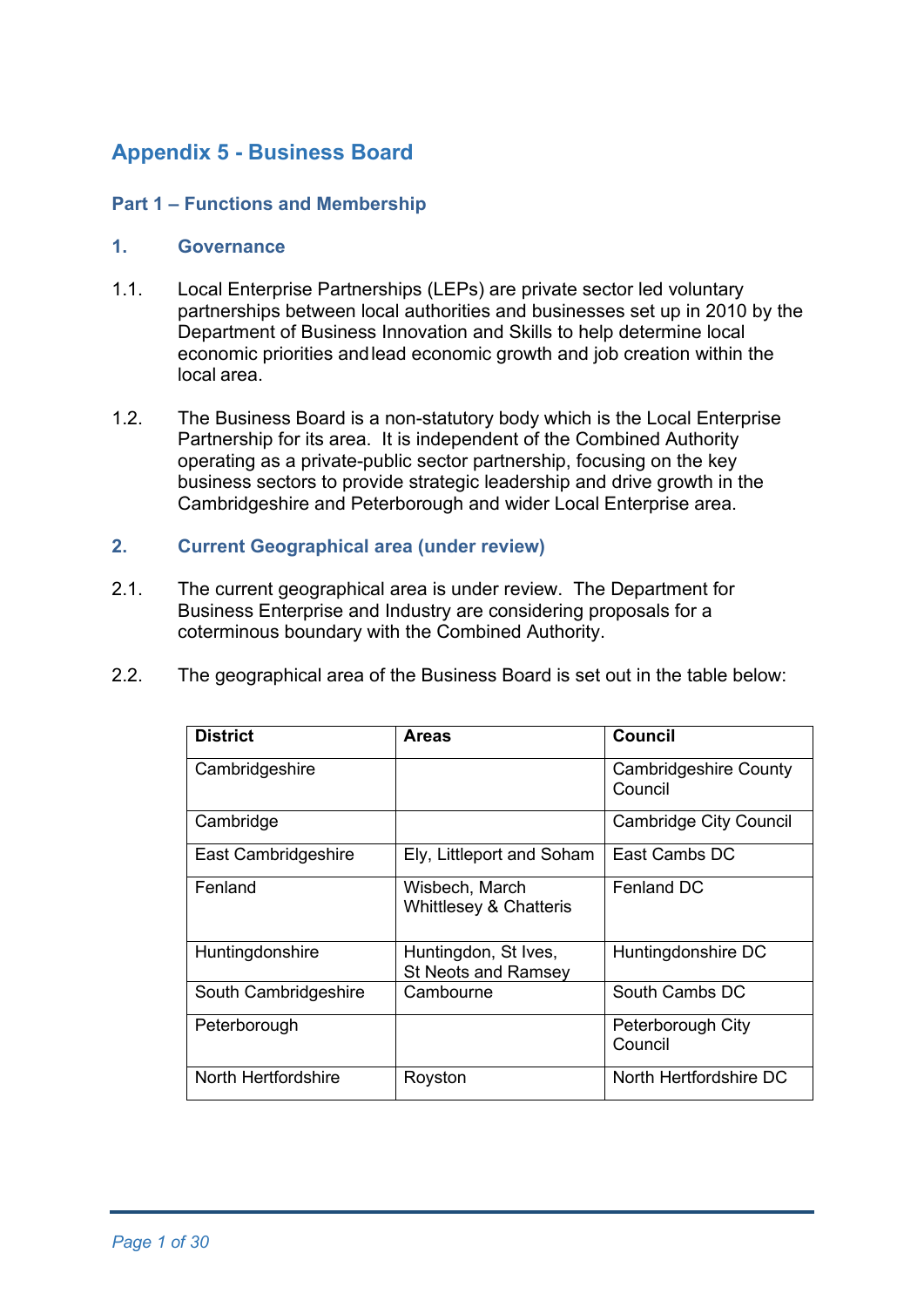| South Kesteven (Lincs)        | Grantham, Stamford,<br><b>Bourne and Market</b><br>Deeping.                            | South Kesteven DC                            |
|-------------------------------|----------------------------------------------------------------------------------------|----------------------------------------------|
| Rutland                       | Oakham                                                                                 | <b>Rutland County Council</b>                |
| West Suffolk                  | Bury St Edmunds,<br>Haverhill, Newmarket<br>and Mildenhall                             | West Suffolk Council                         |
| Uttlesford (Essex)            | Saffron Walden, Great<br>Dunmow, Stansted<br>Mountfitchet and<br>Thaxted               | Uttlesford DC                                |
| West Norfolk & King's<br>Lynn | King's Lynn, Downham<br>Market and Hunstanton                                          | BC of King's Lynn and<br><b>West Norfolk</b> |
| South Holland (Lincs)         | Spalding, Crowland,<br>Donington, Holbeach,<br>Long Sutton and Sutton<br><b>Bridge</b> | South Holland DC                             |

### **3. Functions**

- 3.1. In Mayoral combined authorities, there is a requirement to have a single local industrial strategy. The strategy provides the basis for investment decisions for the Cambridgeshire and Peterborough Combined Authority as the accountable decision-making authority.<sup>[1](#page-1-0)</sup> The Business Board has a vital leadership role to play in its development and is the custodian of the strategy. The Mayor will work in partnership with the Business Board to jointly develop and agree the strategy<sup>[2,](#page-1-1)</sup> and the Combined Authority will be responsible for its delivery**.**
- 3.2. The Business Board will allocate local growth funds to improve economic opportunity in the area and will monitor the delivery of funded projects.
- 3.3. Working in conjunction with the Combined Authority the Business Board will develop initiatives to address the local skills challenges and will play a key role in developing the University of Peterborough as an employer focused provider of higher education.
- 3.4. The Business Board will act as an enabler for delivery of sector deals at local level.

<span id="page-1-0"></span><sup>1</sup> See Industrial Strategy: Building a Britain fit for the future, DBE&IS 27 November, 2017

<span id="page-1-1"></span><sup>1</sup> See Industrial Strategy: Building a Britain fit for the future, DBE&IS 27 November, 2017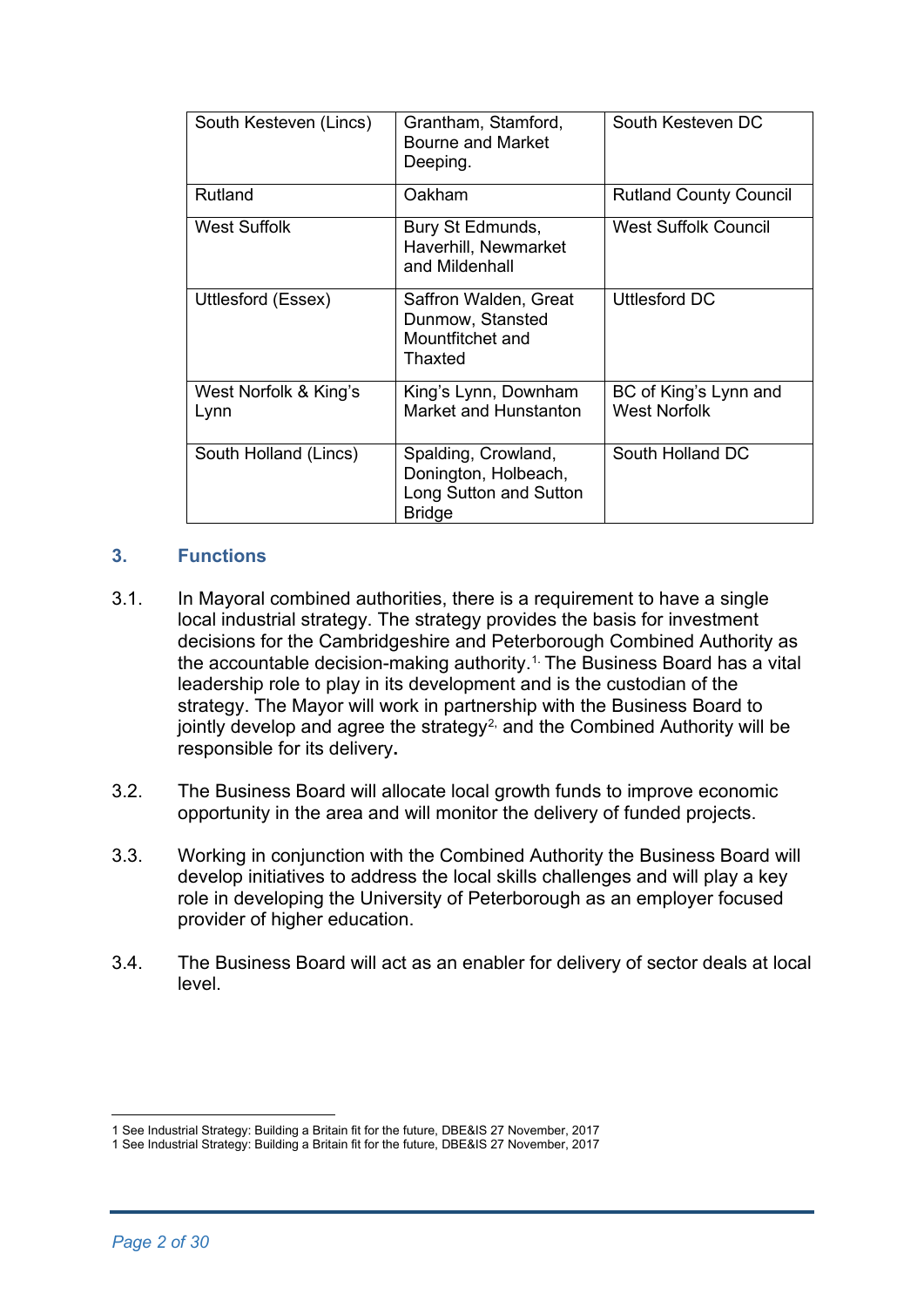- 3.5. The Business Board will support applications for the Industrial Strategy Challenge Fund programme and will work collaboratively with the Combined Authorities universities, businesses and research organisations to produce programmes which impact productivity.
- 3.6. In accordance with the Single Pot Assurance Framework National Guidance, the Business Board and the Combined Authority Board, as the accountable decision-making body, have agreed a single local assurance framework which was approved by the Ministry of Housing, Communities and Local Government. The Assurance Framework will be reviewed annually. All decisions must comply with the framework.

#### **4. Terms of Reference**

4.1. The purpose of the Business Board is set out below<sup>3</sup>:

### **Strategy:**

- (a) In collaboration with the Cambridgeshire and Peterborough Combined Authority, develop and deliver an evidence-based Local Industrial Strategy that identifies local strengths and challenges, future opportunities and the action needed to boost productivity, earning power and competitiveness across their area.
- (b) Set strategy and commission interventions to drive growth, jobs and private sector investment to deliver the strategy.

# **Allocation of funds**

- (c) Identify and develop investment opportunities; prioritising the award of local growth funding; and monitoring and evaluating the impacts of its activities to improve productivity across the local economy.
- (d) ensure that bids for public funding made available by government support economic growth.
- (e) ensure any decisions which are made in contravention of the process will be invalid.

#### **Co-ordination**

(f) Use its Business convening power, for example to co-ordinate responses to economic shocks; and bringing together partners from the private, public and third sectors.

<span id="page-2-0"></span>**<sup>3</sup>** These four roles are set out in Strengthening Local Enterprise Partnerships, MHC&LG, July 2018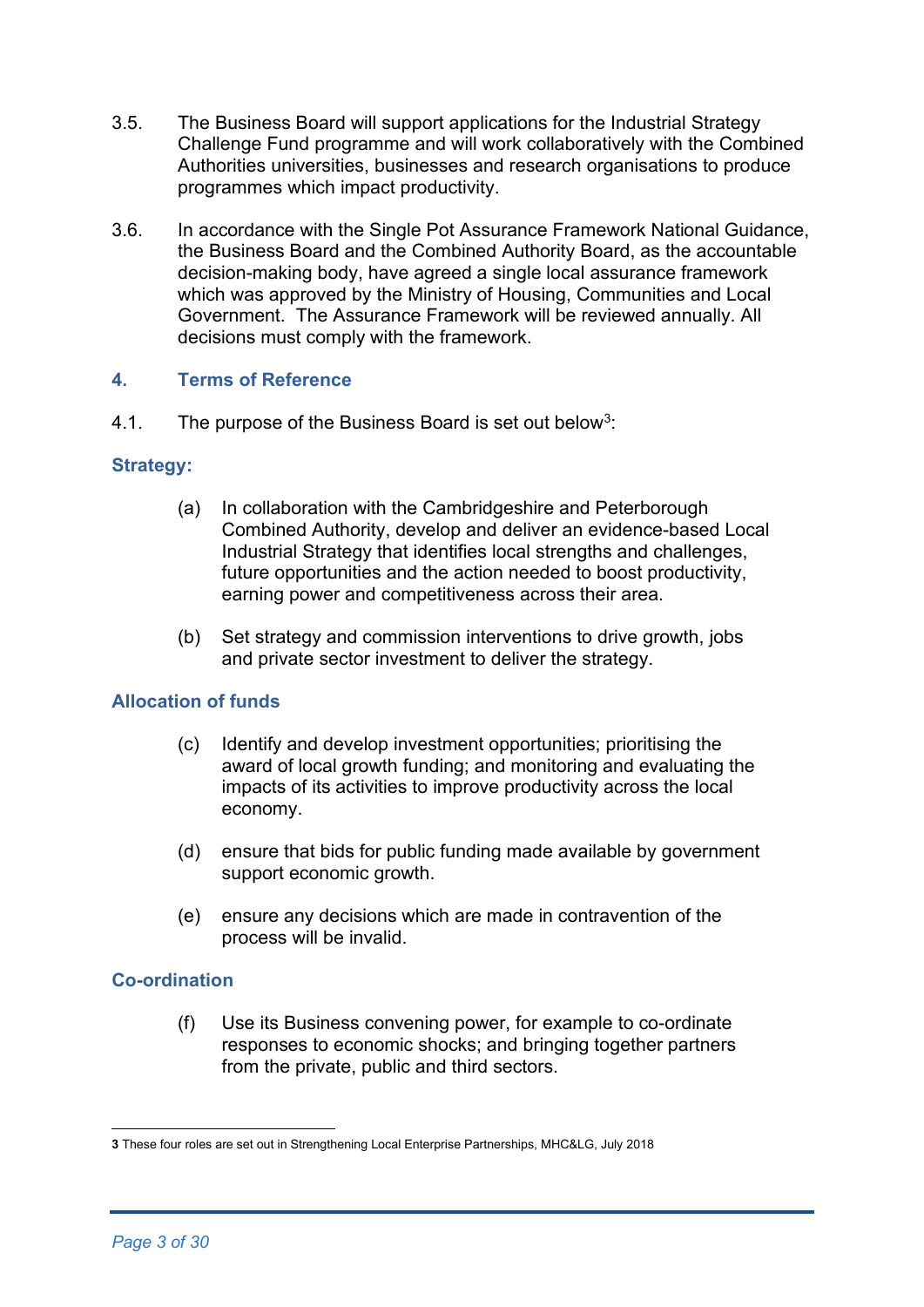- (g) Ensure Business Board and Combined Authority policy and decisions receive the input and views of key business leaders and take account of the views of the wider business community.
- (h) Engage with local businesses to understand the needs of different sectors and markets.

#### **Advocacy**

- (i) Collaborate with a wide-range of local partners to act as an informed and independent voice for business across their area.
- (j) Engage businesses, opinion formers and policy makers at a national and international level in promoting economic growth in the region.
- 4.2. In pursuit of this role the Business Board will:
	- (a) In collaboration with the Cambridgeshire and Peterborough Combined Authority develop local agreements which clearly set out their respective roles, responsibilities and accountability
	- (b) Produce an annual delivery plan and end of year report in accordance with Government guidance
	- (c) Develop, agree and review a joint Combined Authority and Business Board Assurance Framework
	- (d) Support the supply of skills to an area as they respond to the Skills Advisory Panels programme
	- (e) capture and communicate business requirements for changes to, and development of, economic policy and commission associated appropriate interventions
	- (f) work collaboratively with all partners, including the Combined Authority and Local Authorities, to address barriers to growth and drive efficiency
	- (g) bring together intelligence and expertise to identify priorities and develop solutions to maximise private sector investment in the local enterprise and combined authority area, and secure sustainable growth
	- (h) work to create an environment for business growth ensuring appropriate mechanisms exist through which, as a co-ordinated voice, the private sector can inform and influence the shape and future direction of local and national government policy.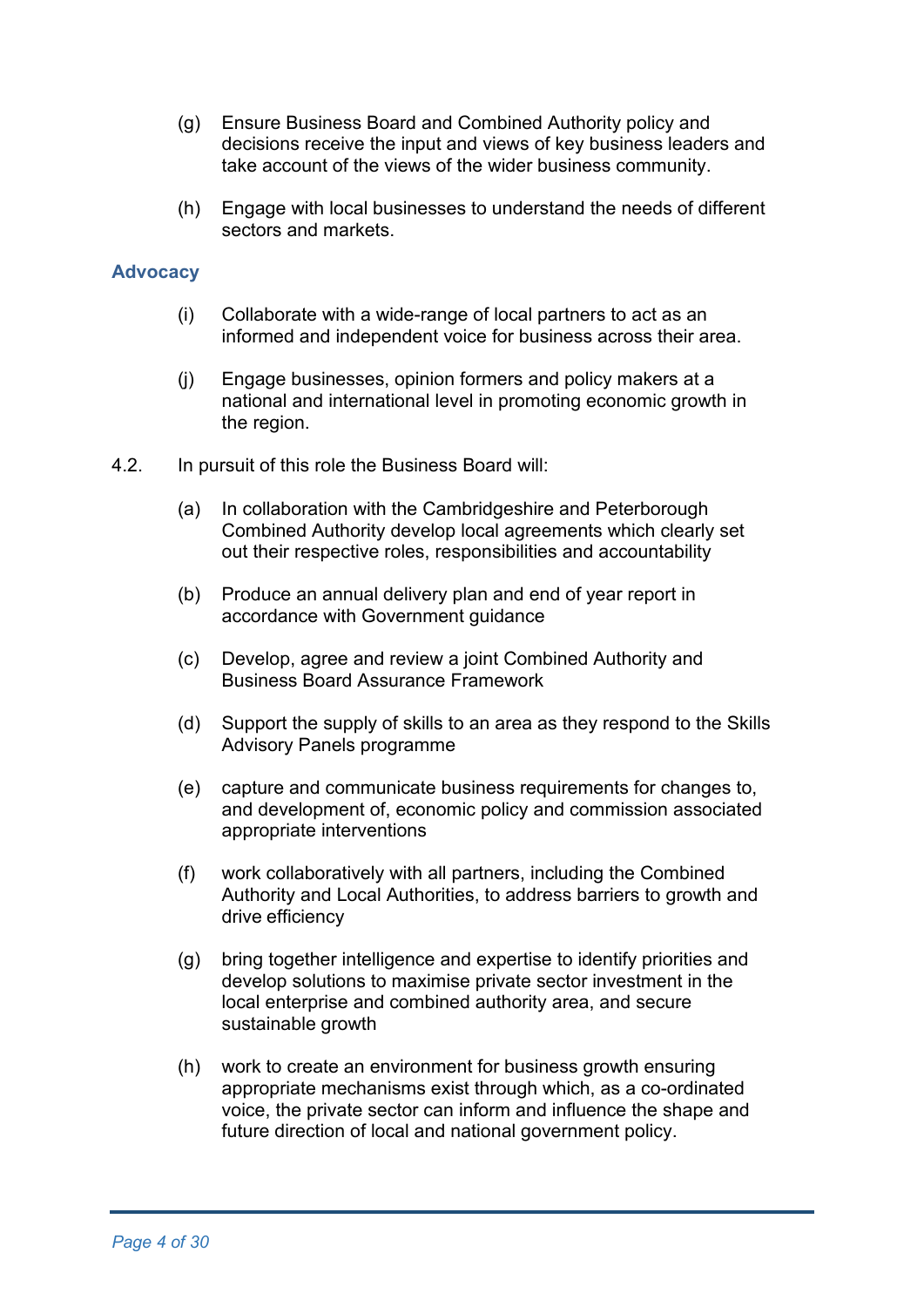- (i) have strategic oversight for the delivery of the Enterprise Zone Programme
- 4.3. To ensure the Business Board is effective in this role it has the authority to:
	- (a) engage in dialogue with Government and respond to policy, proposals and opportunities to bid for funding in support of economic growth
	- (b) engage with investors, businesses and advisors to secure growth opportunities
	- (c) develop and consult on regional economic policy, programmes and interventions designed to maximise growth in the region
	- (d) provide leadership in key themes and priorities to promote growth
	- (e) raise the profile, image, reputation and influence of the Business Board and Combined Authority area at a regional, national and international level.

### **5. Legal Status**

5.1. The Business Board is an informal partnership. It does not have legal status to enter into contracts and will act through the Cambridgeshire and Peterborough Combined Authority as the Accountable Body.

#### **6. The Business Board's accountable body**

6.1. Cambridgeshire and Peterborough Combined Authority ('the Combined Authority') is the accountable body for funding allocated to the Business Board. The Combined Authority is responsible to Government for complying with any conditions or requirements attached to any such funding.

# **7. Role of Members and Accountability**

- 7.1. Irrespective of his or her background or geography, it is the duty of a Business Board member to act in the best interests of the Local Enterprise area and in accordance with the policies of the Business Board.
- 7.2. All private sector members of the Business Board act in their individual capacity and not as representatives of their respective organisations.
- 7.3. All Business Board members are expected to discharge their duties in line with the Nolan Principles for Standards of Public Life<sup>[4](#page-4-0)</sup> and the Code of

<span id="page-4-0"></span>**<sup>4</sup>** https://www.gov.uk/government/publications/the-7-principles-of-public-life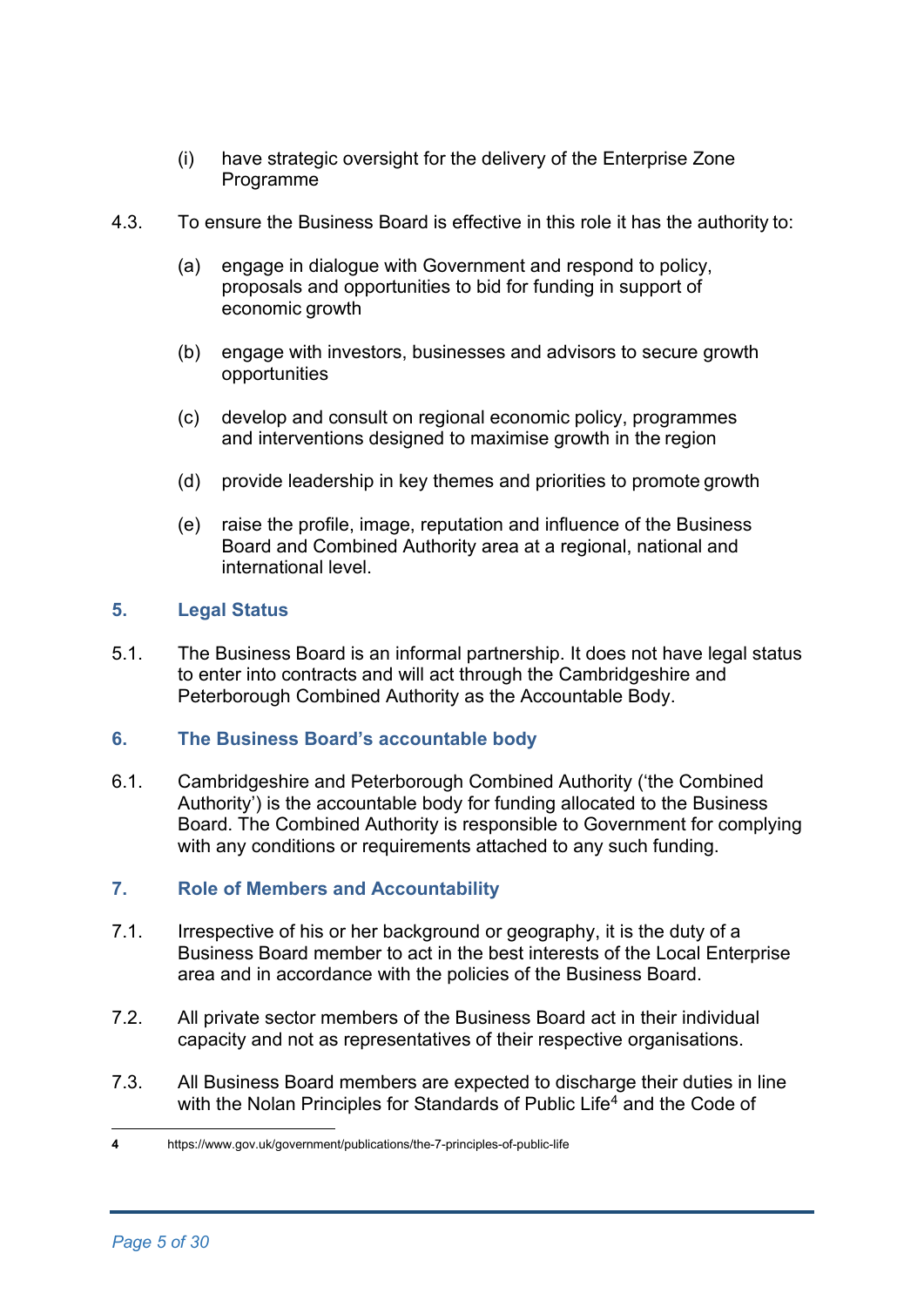Practice for Board Members of Public Bodies<sup>[5](#page-5-0)</sup>. Members must comply with the Business Board Code of Conduct. Political Leaders who are Members of the Combined Authority must also comply with the Business Board Code of Conduct in addition to that of the Combined Authority.

7.4. All Business Board and sub-committee or sub-group members will make decisions on merit having taken into account all the relevant information available at the time.

#### **8. Membership**

8.1. The Business Board membership will comprise of up to 14 members; two public sector members and up to 12 business representatives as follows:

#### **Public Sector Representatives**

8.2. The Mayor and the Lead Member for Economic Growth of the Combined Authority shall be members of the Business Board by virtue of their office. The Combined Authority may appoint at least one Substitute Member to act in their absence. These shall be non-voting members of the Board.

#### **Private Sector Representatives**

- 8.3. Up to 12 business representatives– one member will be appointed specifically to represent the interests of the Small and Medium Sized Enterprises (SME) sector, one member will represent the education sector and one member will be appointed as an international business representative.
- 8.4. The Business Board membership meets the requirements for two thirds of the Business Board members to be private sector representatives and does not exceed the maximum of 20 members $6$ .
- 8.5. Whilst all appointments to the Business Board will be on merit, in accordance with Government requirements, the Business Board will aim to improve the gender balance and representation of those with protected characteristics on its board with the following aims:
	- (a) that women make up at least one third of Business Board
	- (b) with an expectation for equal representation by 2023, and
	- (c) ensure its Board is representative of the businesses and communities they serve<sup>[7](#page-5-2)</sup>.

<span id="page-5-0"></span>**<sup>5</sup>** https://assets.publishing.service.gov.uk/government/uploads/system/uploads/attachment\_data/file/409604/code-of-conduct\_tcm6- 38901.pdf

<span id="page-5-1"></span>**<sup>6</sup>** Strengthening Local Enterprise Partnerships, MHC&LG, July 2018

<span id="page-5-2"></span>**<sup>7</sup>** Strengthening Local Enterprise Partnerships, MHC&LG, July 2018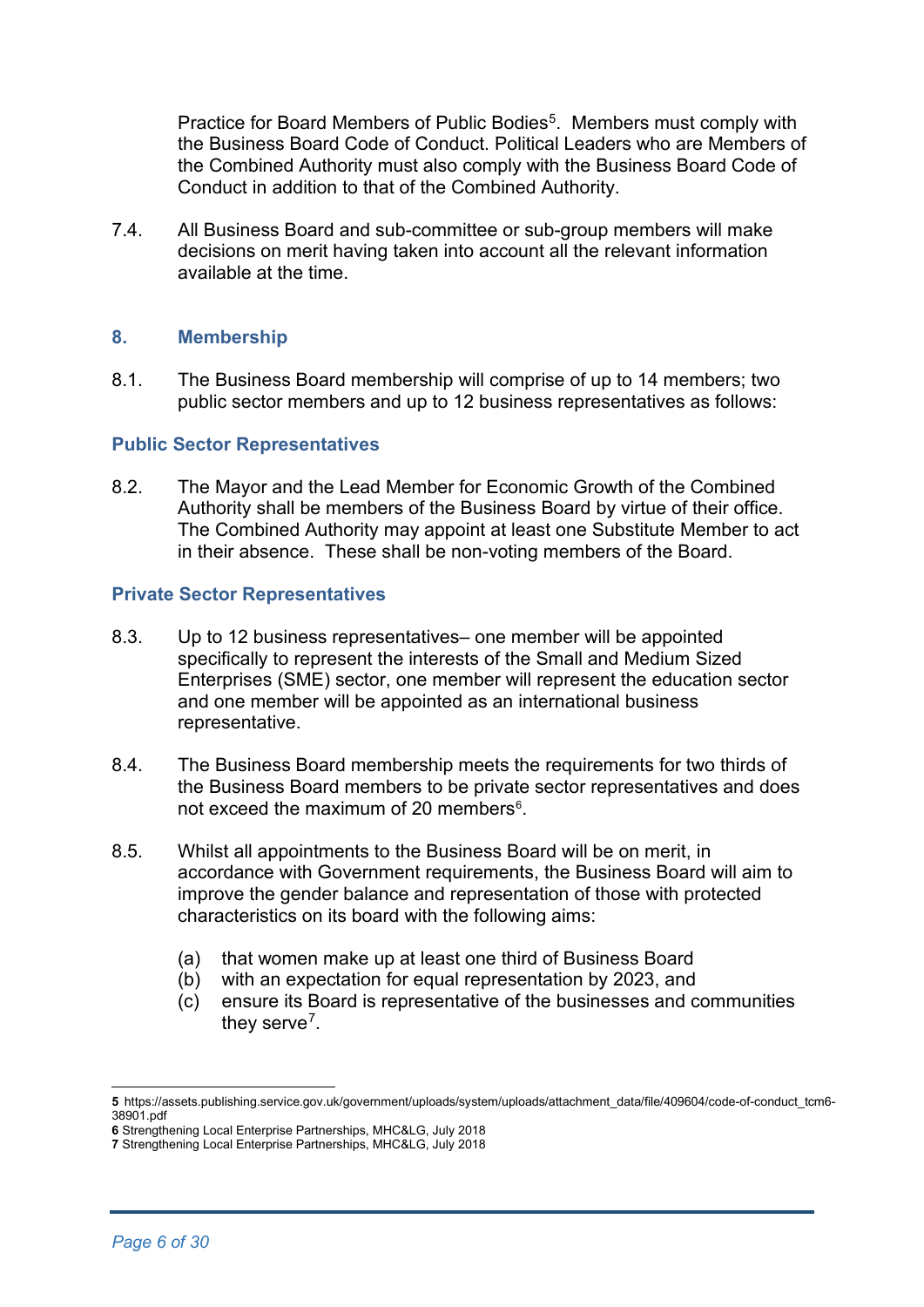### **9. Recruitment, Appointment and Termination of Private Sector Members**

- 9.1. The private sector representatives, the Chair and the Vice Chair of the Business Board shall be appointed following an open, transparent and nondiscriminatory recruitment process which assesses each candidate on merit carried out in accordance with the Business Board's diversity statement, Government Guidance and the Nolan Principles. This will include a public advertisement and an interview process conducted by a Business Board's Appointments Panel.
- 9.2. Formal Appointments Panels will be constituted as follows

| <b>Position</b>                                | Panel                                                                                                                                                                                                                                                         |
|------------------------------------------------|---------------------------------------------------------------------------------------------------------------------------------------------------------------------------------------------------------------------------------------------------------------|
| Appointment of a Chair                         | Mayor of Cambridgeshire and<br>Peterborough Combined Authority or the<br>Combined Authority's Lead Member for<br>Economic Growth plus two private<br>sector Business Board members<br>supported by the Director of Business<br>and Skills or his/her nominee. |
| Appointment of private sector<br>board Members | Chair or Vice-Chair of the Business Board<br>Mayor of Cambridgeshire and Peterborough<br><b>Combined Authority or the Combined</b><br>Authority's Lead Member for Economic<br>Growth supported by the Director of<br>Business and Skills or his/her nominee   |
| <b>Nice-Chair</b>                              | Mayor of Cambridgeshire and<br>Peterborough Combined Authority or the<br>Combined Authority's Lead Member for<br>Economic Growth plus two private<br>sector Business Board members<br>supported by the Director of Business<br>and Skills or his/her nominee. |

Interview panels will be advised by the Director of Business and Skills.

#### **Requirements for Private Sector Representatives**

- 9.3. The Private Sector Board members must not:
	- (a) be a member, officer of the Combined Authority, or a County Council, Unitary Council, District tier Council within the area served by the Business Board, or otherwise employed under the direction of a local authority;
	- (b) be a non-executive director or officer of an NHS Trust;
	- (c) be subject to a bankruptcy restriction order or interim order;
	- (d) be subject to a sexual risk order or be on the sexual offender's register;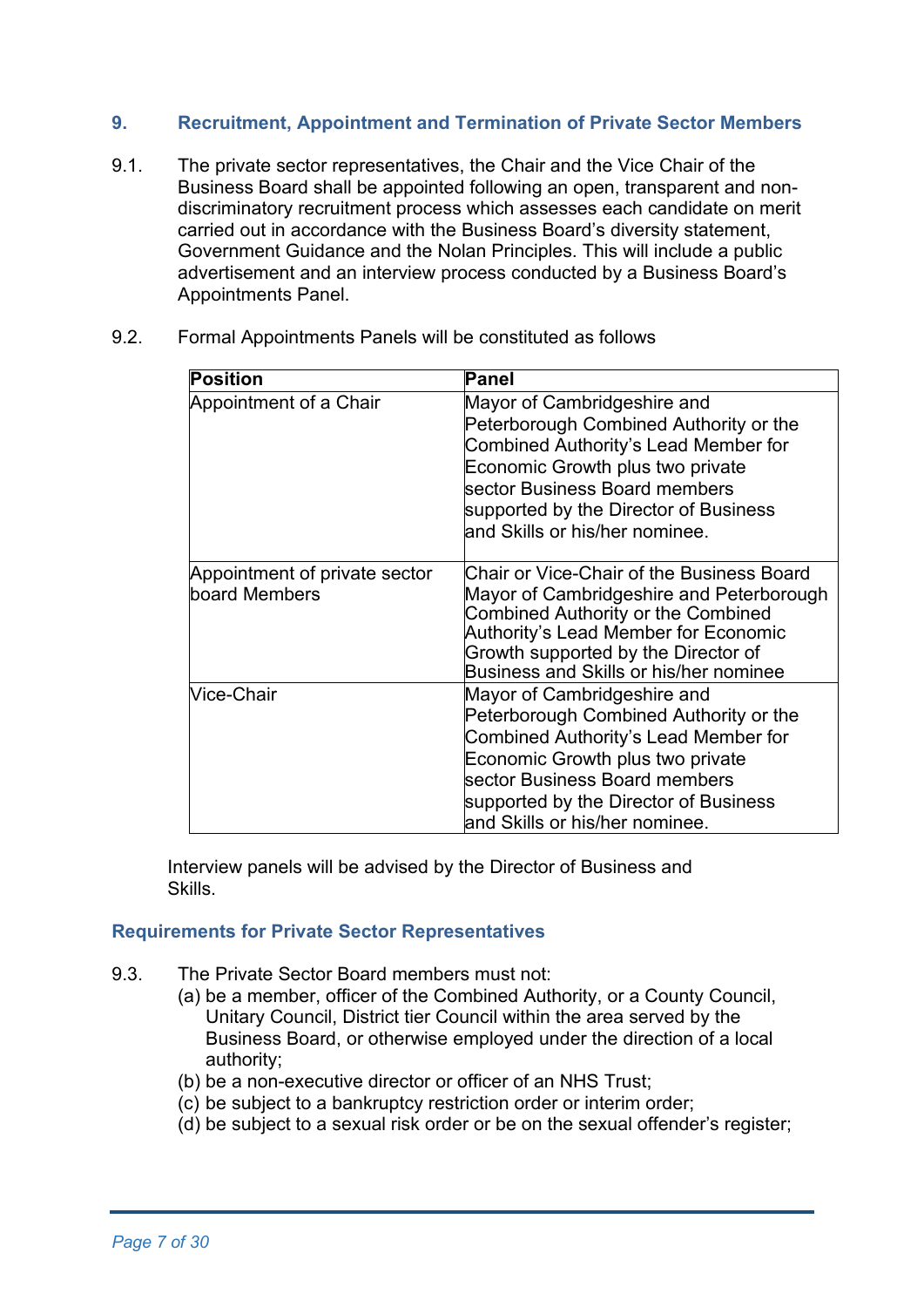- (e) be subject to a civil injunction or criminal behaviour order;
- (f) be disqualified from acting as a director, a charter trustee or charity trustee
- (g) within five years before the date of submission of application, have been a director or person of significant control of a company subject to a creditor's compulsory liquidation
- (h) within five years before the date of submission of application, have been convicted of any offence and have had passed on them a sentence of imprisonment, whether suspended or not, for a period of not less than three months without the option of a fine.
- (i) be an active member of parliament, serve as an officer in any recognised political party or make substantial personal contributions to any recognised political party
- 9.4. Members should be employed by, or have a substantial interest (by virtue of ownership / control) in businesses in the area served by the Business Board
- 9.5. The Appointments Panel shall appoint the **private sector representatives**  to the Business Board following an interview process and completion of the induction programme.
- 9.6. Each private sector representative on the Business Board is appointed in their individual capacity, and not as a representative of their employer or any other organisation. No substitute members will be appointed for private sector representatives.
- 9.7. Following a recruitment process, where there are more appointable candidates than vacancies, a reserve list of suitable candidates for the positions of Chair, Vice Chair and private sector representative will be maintained for 12 months.

#### **Appointment**

- 9.8. A formal offer will be made to successful candidates. On appointment Board members are required to sign a declaration affirming their understanding and commitment to the Code of Conduct.
- 9.9. Within the period of 28 days of the appointment being made to the Business Board, the Business Board shall publish a notice on its website which:
	- (a) states that it has made an appointment;
	- (b) identifies each Business Board member who has been appointed and any substitute members; and
	- (c) specifies the term of office of those appointed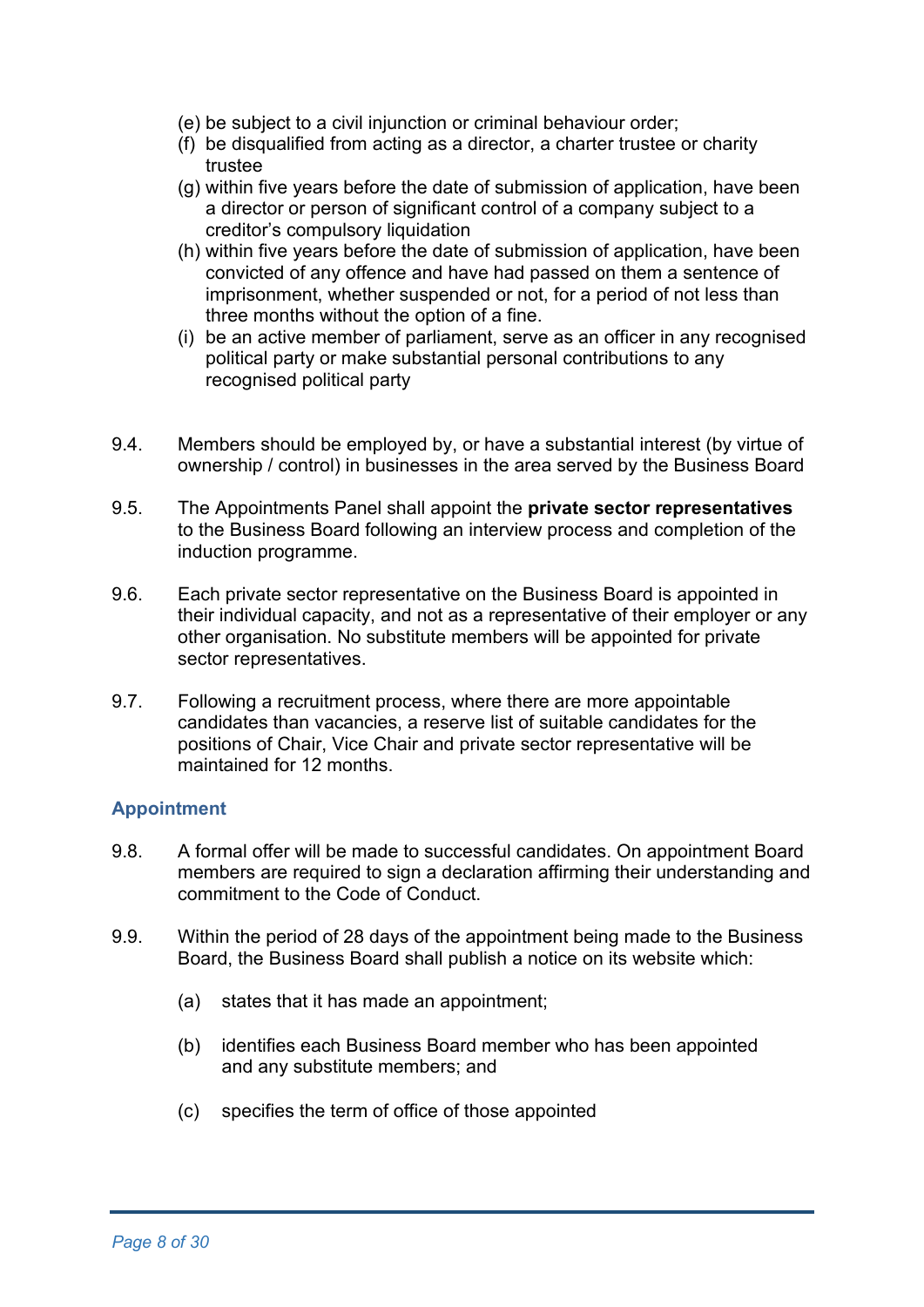(d) publishes the members' and substitute members' register of interest form.

# **Term of Appointment**

- 9.10. The term of office for **private sector representatives** will normally be a maximum of three years, and subject to a maximum of one consecutive term, unless
	- (a) they cease to qualify to be a member of the Business Board;
	- (b) they resign from their membership and communicate this in writing to the Monitoring Officer;
	- (c) the Business Board terminates the membership of any private sector representative which it may do at any time or
	- (d) upon receipt of a vote of no confidence by the Combined Authority Board, the Board must consider whether to terminate the terms of office of the Chair at the next meeting of the Board.
- 9.11. The term of office of **public sector** members and substitute members appointed by the Combined Authority is at their discretion; the Combined Authority Board may terminate their appointment or appoint a representative at any time, to be of effect on receipt of a notice by the Combined Authority's Monitoring Officer.
- 9.12. The Business Board may appoint co-opted members as necessary to complement the skills and expertise on the Board. Membership may not exceed 20 members.

#### **10. Chair and Vice-Chair of Business Board**

- 10.1. The Business Board will appoint a private sector representative as Chair and Vice Chair.
- 10.2. The Chair and Vice Chair shall be appointed following an open, transparent and non-discriminatory recruitment process which assesses each candidate on merit carried out in accordance with the Business Board's diversity statement, Government Guidance and the Nolan Principles. This will include a public advertisement and an interview process conducted by a Business Board's Appointments Panel. The Business Board will consult widely and transparently with the business community before appointing a new Chair and Vice Chair.
- 10.3. The terms of the appointment will be set out in an appointment letter from the Combined Authority to the Chair and Vice Chair. A person ceases to be Chair or Vice Chair if they cease to be a Business Board member.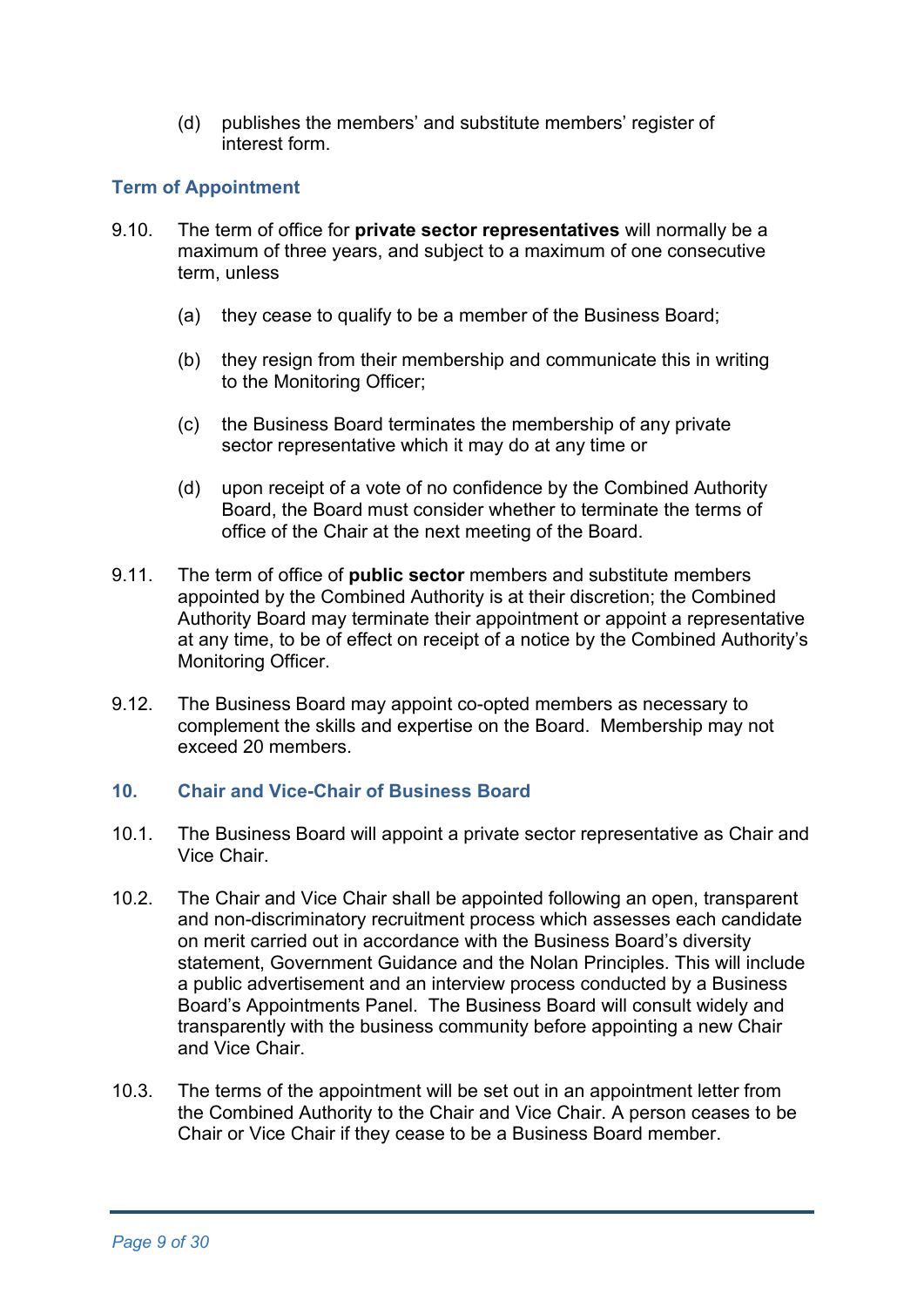- 10.4. The terms of office of the Chair and Vice Chair will be for two (2) years with one consecutive term permitted upon unanimous vote of the Board members present and voting.
- 10.5. The Chair and Vice Chair are voting members of the Combined Authority Board.
- 10.6. The Vice-Chair will be the Chair's substitute on the Combined Authority Board.

#### **Resignation of Private Sector Representatives**

#### **Resignation of the Chair**

10.7. Where there is a resignation of the Chair, the Vice Chair will assume all responsibilities of the Chair until the appointment of a permanent Chair, from the reserve list or following an open, transparent and non-discriminatory recruitment process.

#### **Resignation of the Vice Chair**

10.8. Where there is a resignation of the Vice Chair, the Chair may appoint any private sector representative into position of Vice Chair, on an interim basis until a permanent appointment is made from the reserve list or following an open, transparent and non-discriminatory recruitment process.

#### **Resignation of Private Sector Representatives**

10.9. Where there is a resignation of any private sector representative, an appointment will be made from the reserve list or following an open, transparent and non-discriminatory recruitment process.

#### **11. Code of Conduct and Register of Interests**

11.1. Every Business Board member must sign and comply with the Business Board member code of conduct.

#### **12. Co-opted Members**

12.1. Where specific skills or abilities are required which are not available among existing members co-optees may be appointed to the Business Board. The appointment will be made by the Chair, in consultation with the Board, for 12 months. Co-opted members will not have voting rights and will not count towards the quorum. In accordance with Government Guidance, the maximum number of co-opted members should not exceed five.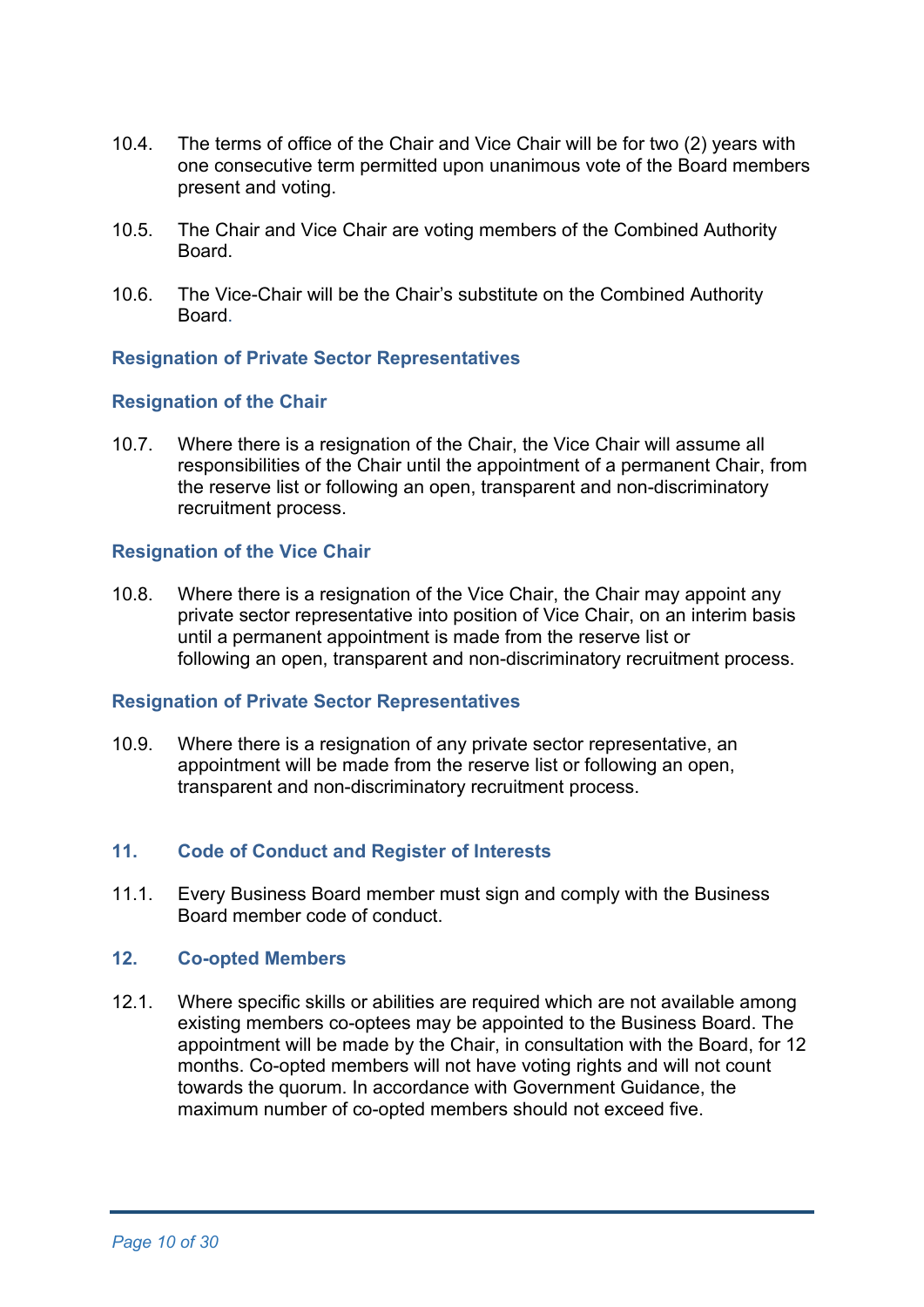#### **13. Committees**

- 13.1. The Business Board may establish committees or sub-committees as it thinks fit to discharge its functions. The Business Board has established the following committee:
	- (a) Eastern Agri-Tech Programme Board (a sub board of the Business Board);
- 13.2. The terms of reference and membership are appended at Appendix 1 and their delegation of powers are set out in Part 3.

#### **14. Working Groups**

- 14.1. The Business Board may appoint informal non-decision making working groups. Any such subordinate body set up by the Business Board shall include one or more Business Board Members, as nominated by the Board. With the consent of the Chair, any such group may also co-opt onto it any independent person with the relevant expertise - judged against predetermined criteria - on the issues within the remit of these groups.
- 14.2. The remit and terms of reference for any such subordinate body shall be approved by the Business Board.
- 14.3. The Business Board has established the following working group:
	- (a) Local Growth Fund Entrepreneur Assessment Panel.
- 14.4. The terms of reference and membership are appended at Appendix 2.
- 14.5. The Business Board has established the following working groups to oversee Enterprise Zone delivery and management
	- (a) Enterprise Zone Programme Board (Alconbury Weald) and
	- (b) Enterprise Zone Project Boards (Cambridge Compass).
- 14.6. The terms of reference and membership are appended at Appendix 3.

#### **15. Scrutiny Arrangements**

15.1. The Combined Authority's Overview and Scrutiny Committee may review or scrutinise any Combined Authority decision in its role as accountable body for the Business Board. The Combined Authority's Scrutiny Officer shall ensure that this includes appropriate scrutiny of Business Board decisionmaking and achievements.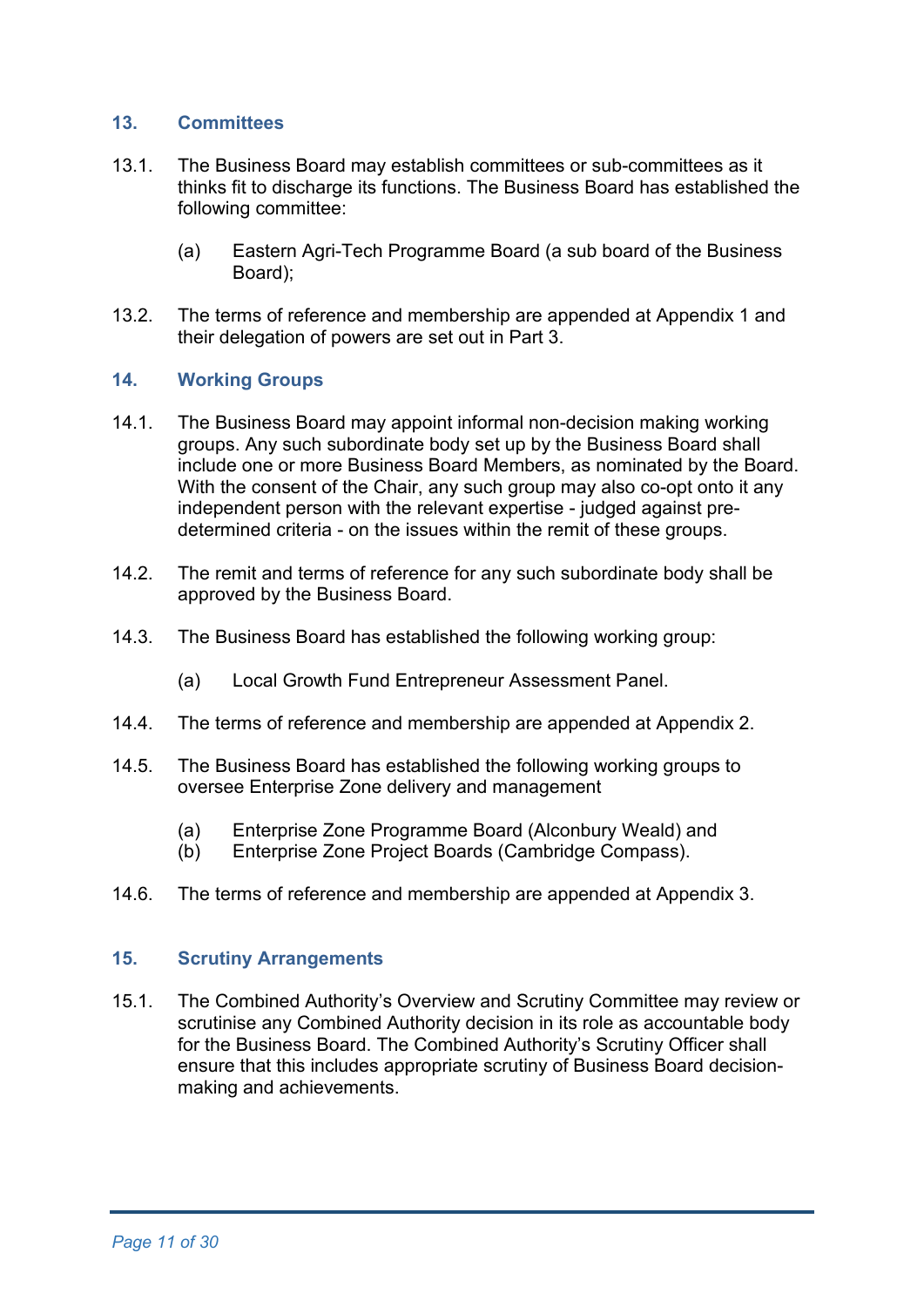- 15.2. Any Business Board member may be asked to attend, or otherwise contribute to, a meeting of the Combined Authority's Overview and Scrutiny **Committee**
- 15.3. The Combined Authority's Audit and Governance Committees will also review the local assurance framework and how the local assurance frameworks are operating in practice.

#### **16. Complaints and Whistleblowing**

- 16.1. Any complaint received about the Business Board will be dealt with under either the Combined Authority and Business Board's Complaints or Confidential Complaints Policy.
- 16.2. Any complaint about an individual Business Board member alleging a breach of the Code of Conduct will be dealt with in accordance with paragraph 16.1 above.
- 16.3. Any whistleblowing concerns raised about the Business Board will be dealt with under the Combined Authority and Business Board's Whistleblowing Policy.
- 16.4. Each of these procedures or policies shall be published on the Combined Authority website and accessible from the Business Board's website.

#### **17. Remuneration**

17.1. Allowances or expenses shall be payable to Business Board members, in accordance with a scheme approved from time to time by the Combined Authority.

#### **18. Secretariat Arrangements**

18.1. In accordance with Government requirements to have a secretariat independent of local government to support the Chair and Board, a S73 Chief Finance Officer and Monitoring Officer has been appointed to advise the Board who are independent of the Cambridgeshire and Peterborough Combined Authority.

### **19. Local Area Agreement**

19.1. In accordance with Government requirements for mayoral areas there is a requirement for a Local Agreement between the Business Board and the Combined Authority and the Accountable Body setting out the responsibilities of the Chair, Board and Accountable Body. (To be developed).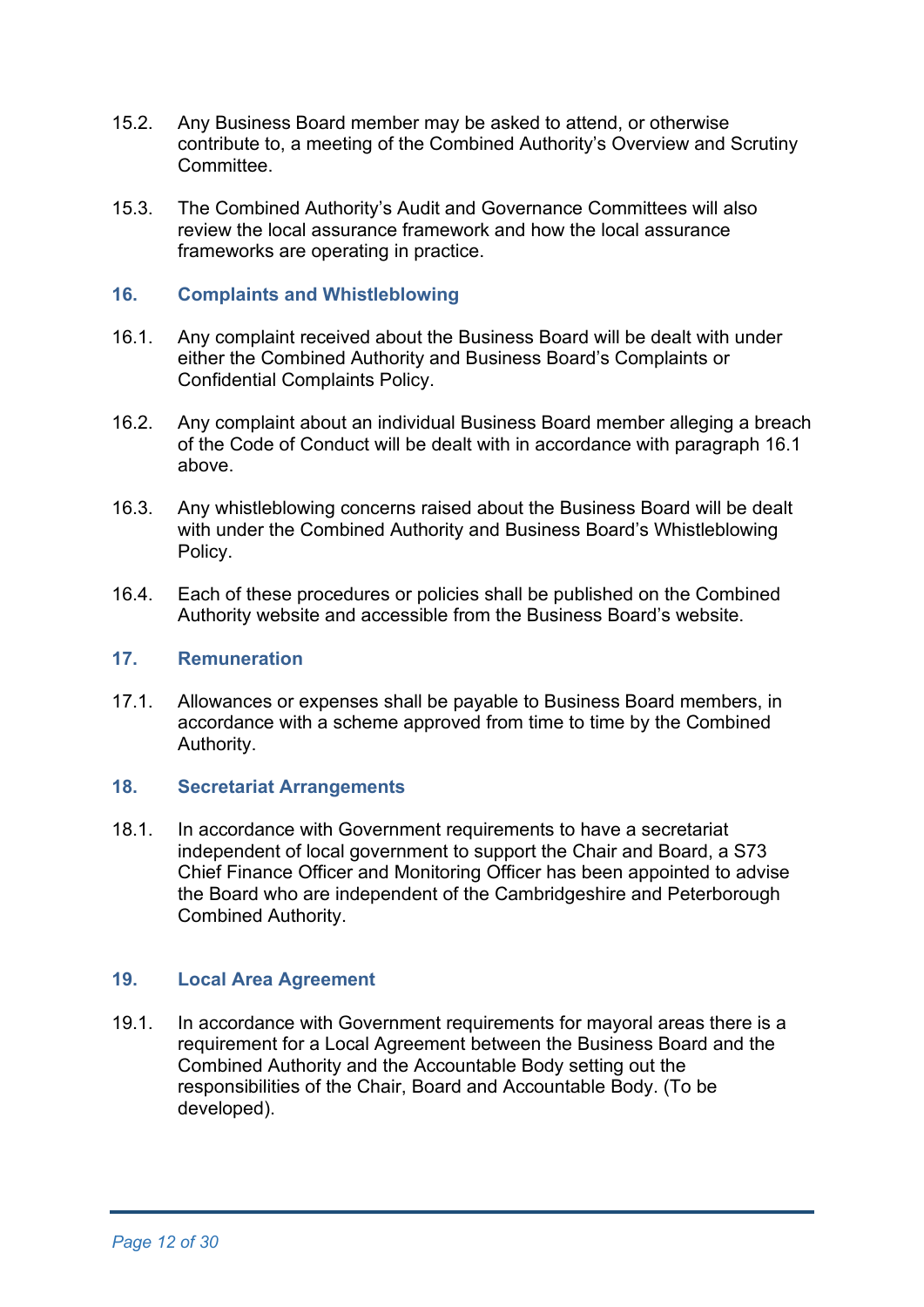### **20. Amendments to the Constitution**

- 20.1. These terms of reference will be reviewed annually. The Business Board will recommend any proposed changes to the Constitution to the Combined Authority.
- 20.2. The Combined Authority's Monitoring Officer is authorised to make any changes to any constitutional or governance documents which are required:
	- (a) as a result of any government guidance, legislative change or decisions of the Business Board, or
	- (b) to enable the documents to be kept up to date, or
	- (c) for the purposes of clarification only.

#### **21. Publication of constitution and other governance documents**

21.1. This constitution and other governance documents shall be published on the Combined Authority website and accessible from the Business Board website.

#### **Part 2 – Procedure Rules**

#### **1. Meetings**

- 1.1. The Business Board shall have at least one public meeting a year which will be its Annual General Meeting.
- 1.2. The Business Board will hold annual general meetings open to the public to attend to ensure the communities that they represent can understand and influence the economic plans for the area $\delta$ .
- 1.3. With the exception of 1.1 above, meetings of the Business Board shall not be open to the public unless determined otherwise by the Chair.
- 1.4. An extraordinary meeting of the Business Board may be called by the:
	- (a) Chair of the Business Board; or
	- (b) any two Members of the Business Board;
	- (c) Chief Executive of the Combined Authority.

#### **2. Agendas and Minutes**

2.1. Agendas and reports for the Business Board will be available on the Cambridgeshire and Peterborough Combined Authority website at least five clear working days before the meeting to which they relate in accordance with the Transparency rules in [chapter 6](https://cambridgeshirepeterborough.sharepoint.com/sites/CPCATeamSite/Shared%20Documents/Governance/Constitution%20and%20protocols/Previous%20reviews/Review%20March%202018/Constitution%20%20260318.docx#_Chapter_6_%E2%80%93) of the Combined Authority

<span id="page-12-0"></span>**<sup>8</sup>** Strengthening Local Enterprise Partnerships, MHC&LG, July 2018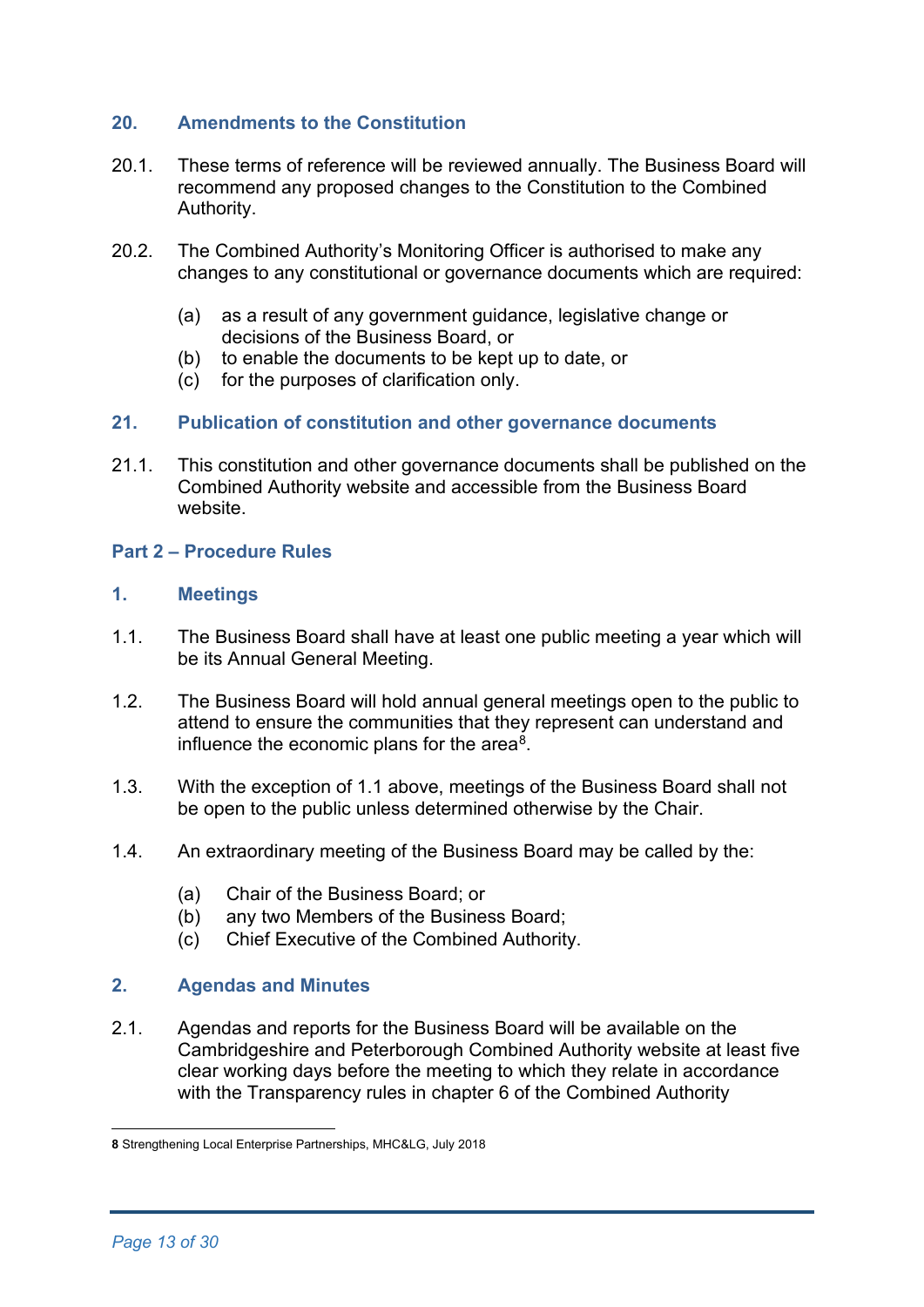constitution. Any funding decisions shall be ratified by the Combined Authority as accountable body for the Business Board.

2.2. The public will have access to agenda, reports and minutes of public and private meetings except where they are exempt from disclosure under the Freedom of Information Act 2000 (FOIA).

### **Freedom of Information**

- 2.3. Reports will be released with the agenda, except in those cases where the information contained in the reports is exempt from disclosure under the Freedom of Information Act 2000 (FOIA). These papers will be classed as reserved papers.
- 2.4. Likely exemptions that are likely to make information reserved include but are not limited to:
	- Commercial sensitivity
	- Information provided in confidence
	- Personal data
	- Legal professional privilege
	- Information intended for publication at a future date

### **3. Attendance**

- 3.1. Business Board members may participate in meetings remotely e.g. through video conferencing or Skype. They must be able to see and hear the meeting proceedings, and be heard, and as far as possible seen, by the other Board members attending the meeting at the venue. Board members who participate in this way may vote and count towards quorum**.** These arrangements would not apply to the annual meeting of the Business Board or any other Business Board meetings which are held in public.
- 3.2. The membership of private sector Business Board members who fail to attend a third or more of the total number of annual scheduled Business Board meetings, shall be reviewed by the Chair, who may recommend termination of membership to the Business Board.

#### **4. Quorum**

- 4.1. No business is to be transacted at a meeting of the Business Board unless a majority of the total number of Members of the Board are present (either at the venue or remotely) which should include the majority of private sector members and at least one public sector member.
- 4.2. During any meeting if the Chair counts the number of members present and declares there is not a quorum present, then the meeting will adjourn immediately. Remaining business will be considered at a time and date fixed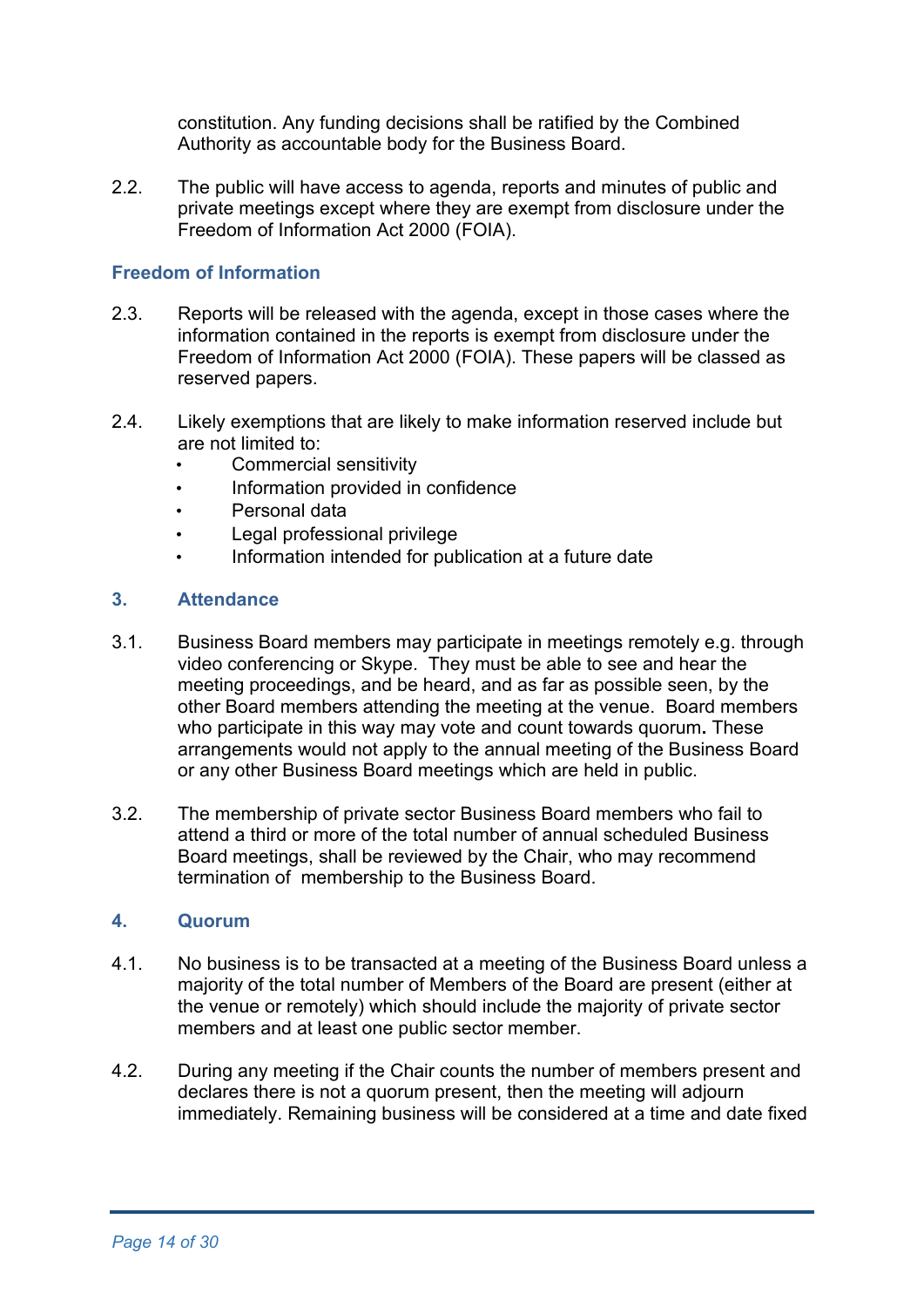by the Chair. If the Chair does not fix a date, the remaining business will be considered at the next ordinary meeting.

### **5. Decision Making and Voting**

- 5.1. Wherever possible, decisions of the Board will be by consensus, without the need for a vote. Where this is not possible a vote may be taken where the Chair considers it to be necessary to establish whether a consensus exists.
- 5.2. Each private sector Member of the Business Board is to have one vote and no Member (including the Chair) is to have a casting vote. The public sector members of the Board shall be non-voting members.
- 5.3. The vote will be by way of a show of hands and recorded in the minutes.
- 5.4. Any questions that are to be decided by the Business Board are to be decided by a simple majority of the Members present and voting. If a vote is tied on any matter it is deemed not to have been carried.

### **6. Conflicts of Interest**

#### **Register of Interests**

- 6.1. It is the responsibility of Board members to ensure an up to date Register of Interests is maintained. Each Business Board member must complete and keep up to date a register of interest form required under the code of conduct. The register of interest form will be published on the Combined Authority's website within 28 days from the date of the appointment and is a condition of appointment. A member must within 28 days of becoming aware of any change in their interests provide written notification of this.
- 6.2. It is the responsibility of Board members to declare any interest on any item of business being conducted at a Business Board or working group meeting. Any declarations of interest made by a Business Board member at a meeting and any action taken, (such as leaving the room, or not taking part), will be recorded in the minutes for that meeting. The member should update their register of interest form within 7 days of the meeting if a new interest has been declared.
- 6.3. Any alleged breach of the Business Board member code of conduct will be dealt with under the Combined Authority's Member Complaints Procedure.

#### **Declaration of Interests at a meeting**

6.4. It is the responsibility of Board members to declare any interest on any item of business being conducted at a Business Board. Where a 'pecuniary interest is declared Members will leave the meeting, where a 'non- pecuniary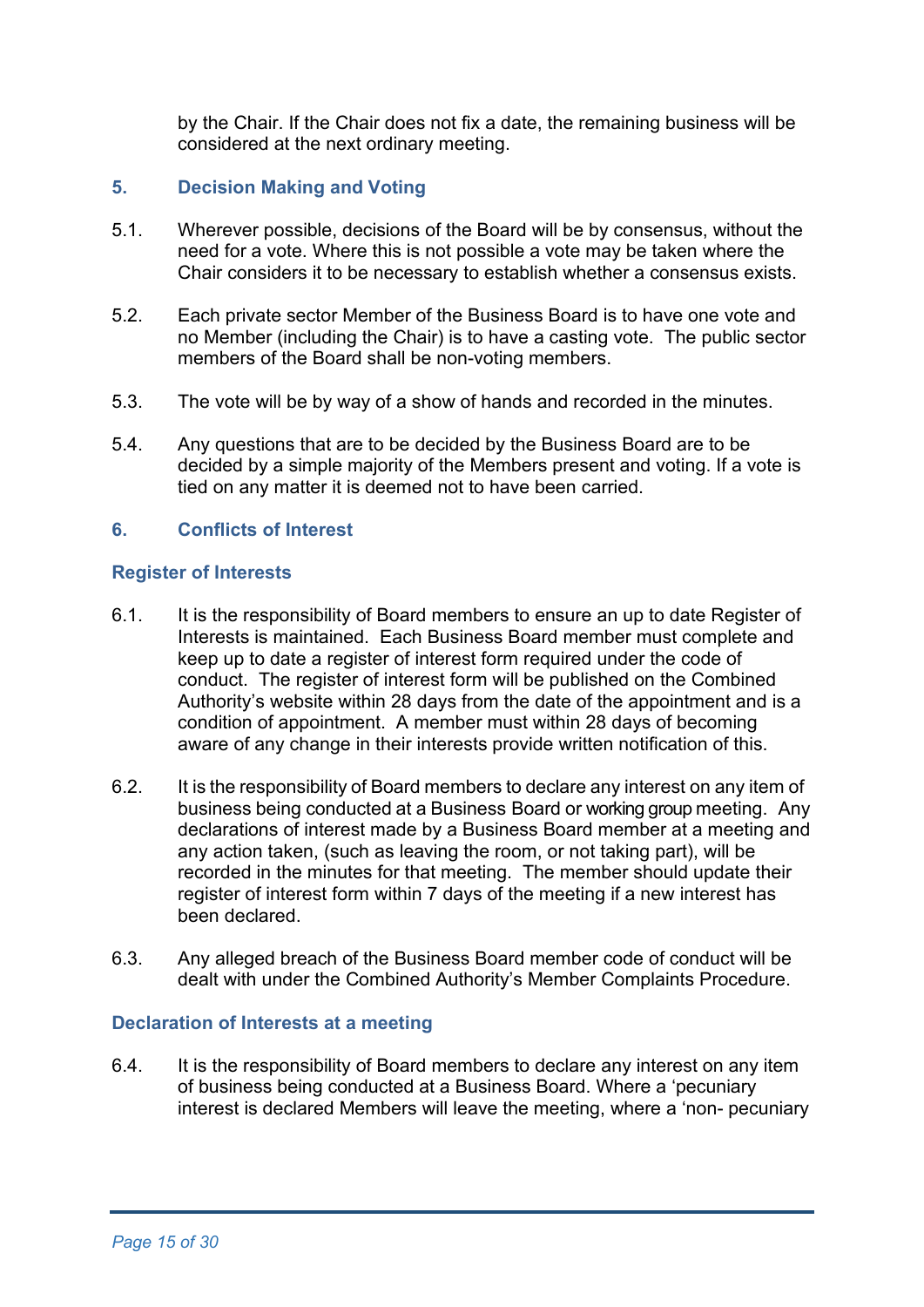interest is declared, Members may remain at the meeting but not participate in business in accordance with the Board members' code of conduct.

### **7. Decisions of the Business Board**

- 7.1. The draft minutes of each meeting of the Business Board will be posted on the Combined Authority and Business Board website within 10 clear working days of the meeting taking place. The agreed minutes of each meeting will be published within two clear working days after approval at the subsequent meeting.
- 7.2. All decisions of the Business Board will be ratified at the next meeting of the Combined Authority Board. Where the Combined Authority does not agree with the recommendations, they will refer the matter back to the Business Board with the reasons and ask the Business Board to reconsider.

#### **8. Urgency procedure**

8.1. In order to ensure that the Business Board is able to progress its business in an efficient manner, comments on urgent matters may be sought by the Chief Executive or other Statutory Officer outside the meeting cycle.

#### **Process for urgent decision making**

- 8.2. Members will receive email notification which identifies:
	- (a) Details of the matter requiring comment and/or endorsement and the reason for urgency (including an explanation as to why an emergency meeting is not proposed to conduct the business);
	- (b) The date responses are required by;
	- (c) The name of the person or persons making or putting forward the proposal/decision
- 8.3. Two working days after the close of responses, the following will be circulated to all Business Board Members:
	- (a) The outcome of the decision taken by Statutory Officers (including responses received in agreement and responses received in disagreement); and the date when any decision comes into effect; and
	- (b) Any mitigating action taken to address Members' stated views or concerns.

Decisions and actions taken will be retrospectively reported to the next meeting of the Business Board.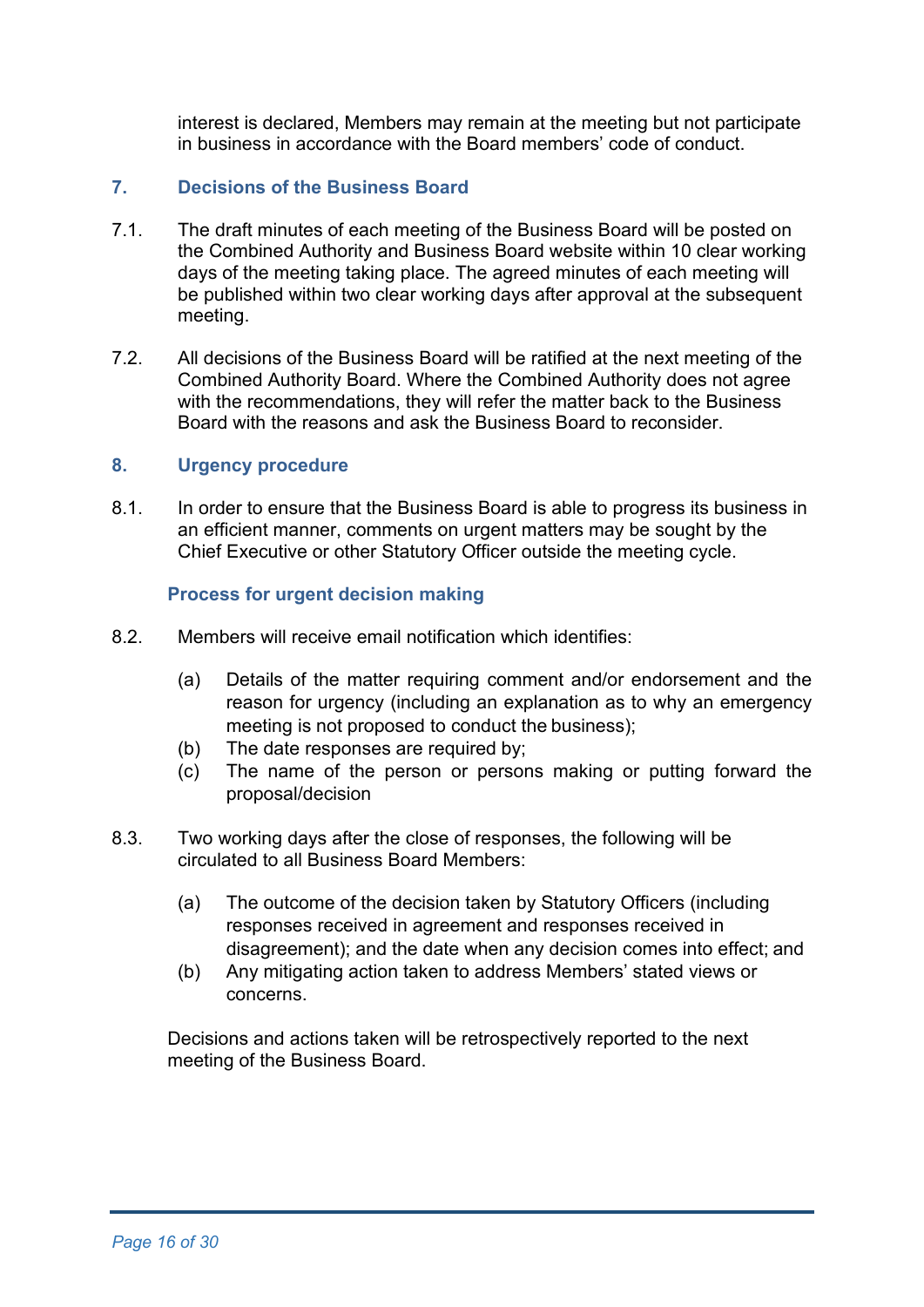### **9. Forward Plan**

9.1. The Business Board will set its own work programme and its forward plan will be published in accordance with the Transparency rules in Chapter 6 [Transparency Rules, Forward Plan and Key Decisions](https://cambridgeshirepeterborough-ca.gov.uk/assets/Transparency/Constitution-28-05-2020-on-website.pdf) of the Combined Authority constitution.

### **Part 3 – Sub Committees - Delegations**

### **1. Delegations to Committees and Boards**

- 1.1. Delegated authority has been granted to the Eastern Agri-Tech Programme Board (a sub board of the Business Board) to make decisions about applications for grant funding on behalf of both the CA/BB and NALEP (New Anglia Local Enterprise Partnership). The terms of reference and membership are appended at Appendix 1.
- 1.2. Delegated authority has been granted to the Greater South East Energy Hub to assume the Rural Community Energy Fund management role.

### **Part 4 – Delegations**

#### **1. Officer Scheme of Delegation and Proper Officers**

- 1.1. In addition to the delegations set out in the Cambridgeshire and Peterborough Combined Authority, the following delegations have been granted to the following by the Business Board:
- 1.2. Delegated authority to the Director of Business & Skills, in consultation with the Chair of Business Board to approve small grants to SMEs up to the maximum limit of £150,000, subject to Section 73 Officer approval and reporting all approvals to the next scheduled meeting of the Business Board.
- 1.3. Delegate the appointment of the Energy Hub Board member (representative of the Business Board) to the Director of Business, Skills & Energy.
- 1.4. Delegated authority to the **Head of Transport**, in consultation with the Chair of the Transport Committee, at key gateway stages to deliver the agreed Wisbech Access Strategy Package works on behalf of the Business Board.

#### **Version Control**

| Version 1 | 24 September 2018 | Constitution approved by<br><b>Business Board and CA</b><br>Board             |
|-----------|-------------------|-------------------------------------------------------------------------------|
| Version 2 | 28 May 2019       | Constitution approved by<br><b>Business Board and CA</b><br>Board (July 2019) |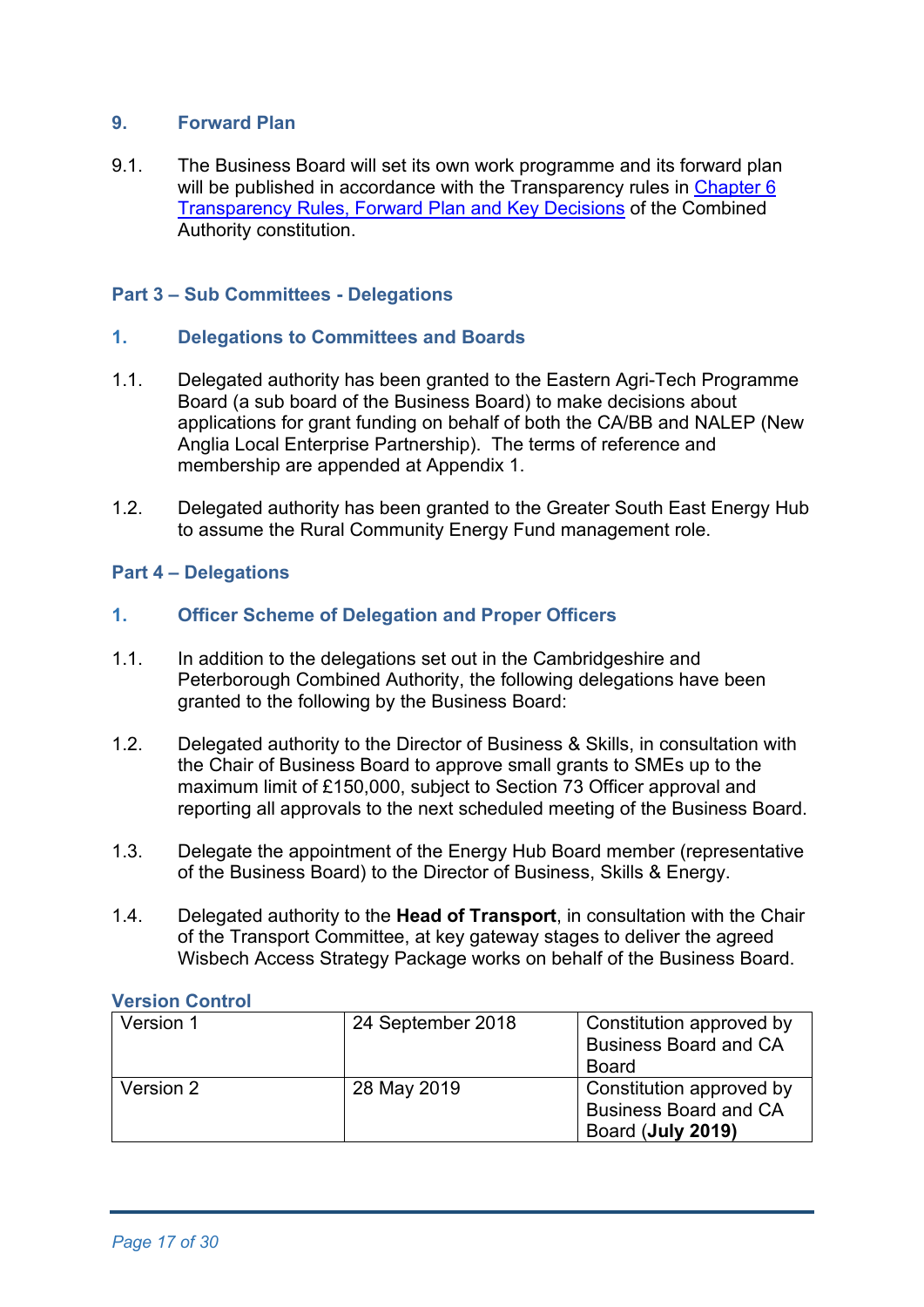| Version 3 | 2 August 2019 | Amended to take account<br>of decision of Business<br><b>Board and Combined</b><br>Authority Board and to<br>include terms of reference<br>of Enterprise Zone<br><b>Programme and Project</b><br>Boards. |
|-----------|---------------|----------------------------------------------------------------------------------------------------------------------------------------------------------------------------------------------------------|
| Version 4 | 3 June 2020   | Constitution approved by<br><b>Business Board (May</b><br>2020) and CA Board<br>(June 2020)                                                                                                              |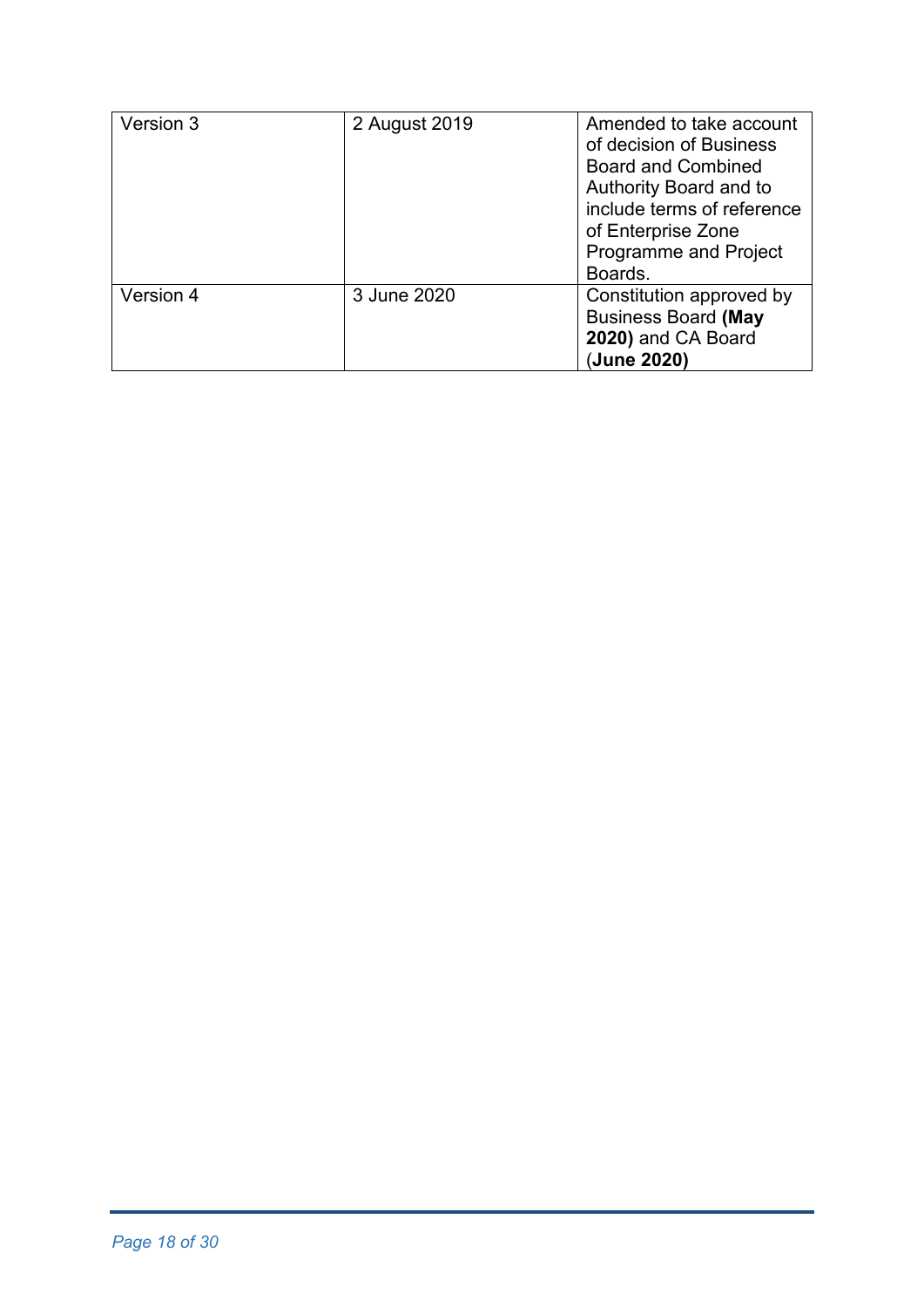# **Appendix 1**

# **Eastern Agri-Tech Programme Board**

#### **Terms of Reference**

### **Background**

- 1. The Eastern Agri-Tech Growth Initiative brings together leading agriculture, research, science and technology assets in the East of England to strengthen a nationally significant, vibrant cluster that brings a truly global reach and impetus to the emerging UK Agri-tech sector. The (grant) funding provides a significant boost to the food, drink and horticulture sector by supporting businesses looking to invest in specialist equipment, new market and supply chain development, ways to improve productivity and efficiency, and the application and commercialisation of Research and Development.
- 2. The Eastern Agri-Tech Growth Initiative operates across both the Cambridgeshire and Peterborough Combined Authority (CPCA)/Business Board (BB) and New Anglia Local Enterprise Partnership (NALEP) areas and is run by the CPCA. It is promoted both directly to businesses across the food, drink & horticulture sector as well as working through key intermediaries including banks; accountants and sector specific consultants.
- 3. The Eastern Agri-Tech Growth Initiative has two main funds:
	- (a) An **Agri-Tech Growth Fund** which provides grants of between £10,000 and £150,000 to enhance business and jobs growth, and support product development. The Fund is aimed at supporting improvements in agricultural productivity through the introduction of new products or processes and encourage improvements to existing product/ processes and energy efficiency. The Growth funds supports the creation of new jobs and the protecting existing jobs.
	- (b) An **R&D and Prototyping Fund** which provides financial assistance to attract innovative and novel technologies. Planned research critical to the development of new products or processes within the Agri-Tech sector can be supported with grants of between £10,000 and £60,000 to cover the costs of research and development.
- 4. The Programme Board has been given the delegated authority to undertake this role, on behalf of the CPCA and NALEP Boards. Both the CPCA/BB and NALEP are represented on the Programme Board and will receive regular updates on the operation of the programme. A representative of the Business Board will Chair the Programme Board.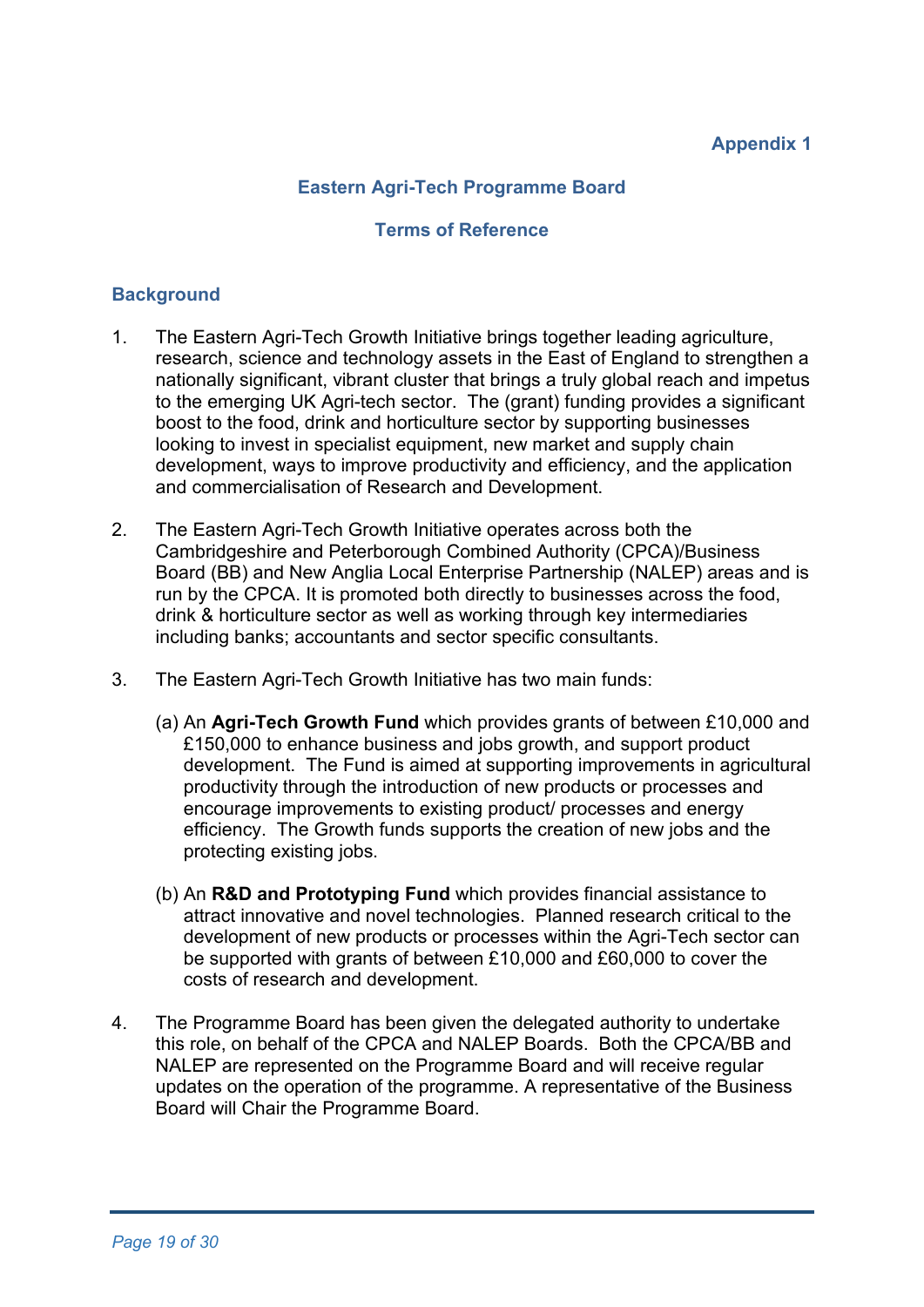- 5. The CPCA is responsible for delivering the Agri-Tech scheme across the two geographical areas. A CPCA representative chairs the Programme Board. Agri-Tech Programme Manager CPCA, manages the scheme across the two geographical areas and acts as the Secretariat to the Programme Board. The CPCA is the Accountable Body for the programme.
- 6. The Programme Board's main task is to consider and take decisions on applications for grant support. The Programme Board should only see and consider an application once an application is deemed eligible and has been assessed by one of the independent team of assessors. Agri-Tech Programme Manager is responsible for ensuring that the assessors deliver quality assessments, undertake the necessary due diligence and in a timely way.
- 7. The Programme Board will have access to the agenda and supporting documents about each project proposal at least five days before meetings. This includes a report on each application which contains a suggested recommendation to approve or decline the application and, if approved, whether there should be any conditions to be placed on the project and/or applicant. For each meeting, the Programme Manager will record the decisions taken by the Programme Board on each application.
- 8. All applicants are invited to the meeting where their particular project will be considered. Each applicant will have the opportunity to give a short presentation and take questions from/provide clarification to the Programme Board. The Programme Board will judge each application fairly and on its own merits. The final decision about each application rests with Programme Board, unless the application is deemed ineligible during the assessment process in which case the Programme Manager will notify the applicant. The Programme Manager will notify all applicants of the decisions taken by the Programme Board.
- 9. The assessors will, if possible, attend the relevant meeting to introduce the projects for which they have assessed.
- 10. The Programme Board will receive regular updates from the Programme Manager on the progress of the Agri-tech programme, which will include the overall take up of the funding and the numbers of jobs created and protected.

#### **Membership**

- 11. The membership of the Programme Board shall be appointed by the Business Board. Membership of the Programme Board will include eight members, to include:
	- (a) A representative of the CPCA Business Board representatives to be appointed by the Business Board (Chair)
	- (b) A Councillor representative and substitute representative from Cambridgeshire County Council to be decided by the County Council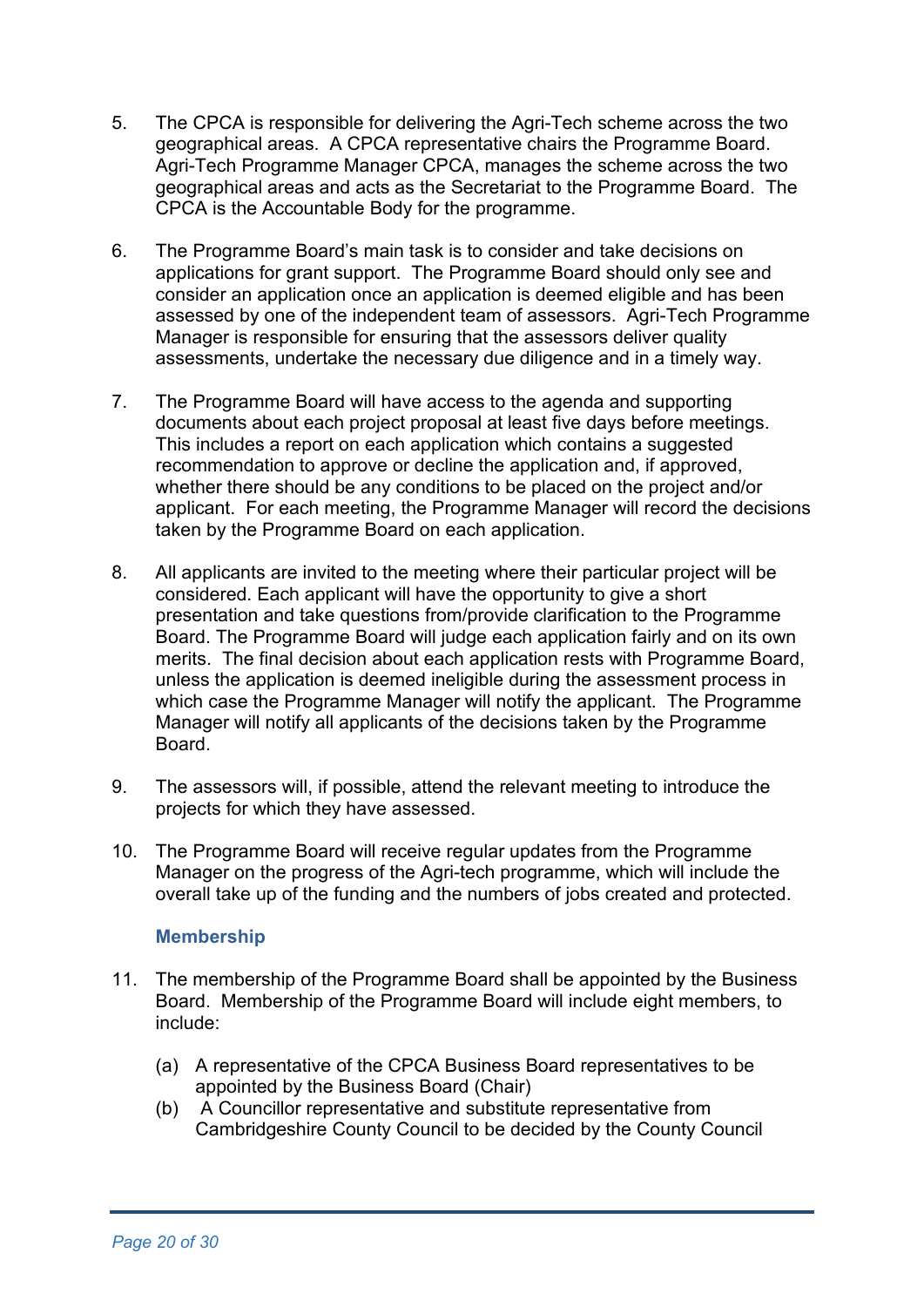- (c) A Councillor representative and substitute representative from Norfolk County Council to be decided by the County Council
- (d) A representative from Agri-Tech East
- (e) A representative from New Anglia LEP
- (f) Three experts with experience and knowledge of agriculture and the food, drink and horticulture industry, including research, farming and food processing to include
	- i. A representative from Syngenta UK
	- ii. A representative from National Institute for Agricultural Botany
	- iii. A representative from John Innes Centre

Board Members were recruited based on their expertise and knowledge of the sector and in particular from the research and scientific community. Membership of the Programme Board will be kept under review.

- 12. In attendance will be:
	- (a) CPCA Agri-Tech Programme Manager
	- (b) Officer from Norfolk County Council
	- (c) Officer New Anglia LEP
- 13. Whilst all appointments to the Board will be on merit, the Board will aim to maintain the gender balance and representation of those with protected characteristics on its board with the following minimum requirements:
	- (a) that women make up at least one third of Board
	- (b) with an expectation for equal representation by 2023, and
	- (c) ensure its Board is representative of the businesses and communities they serve.

#### **Appointments to the Programme Board**

- 14. The Agri-tech Programme Board Members shall be appointed following an open, transparent and non-discriminatory recruitment process which assesses each candidate on merit carried out in accordance with the Business Board's diversity statement, Government Guidance and the Nolan Principles.
- 15. Given the specific nature of the sector, a number of activities shall be undertaken to attract the right people with the specialism required in an open and transparent way. This will include
	- (a) a public advertisement
	- (b) writing to all organisations with specialism in Agri-Tech knowledge in the Combined Authority area.
- 16. A selection panel will be constituted to include:
	- (a) two representatives from the Agri-Tech Programme Board and
	- (b) a Business Board member.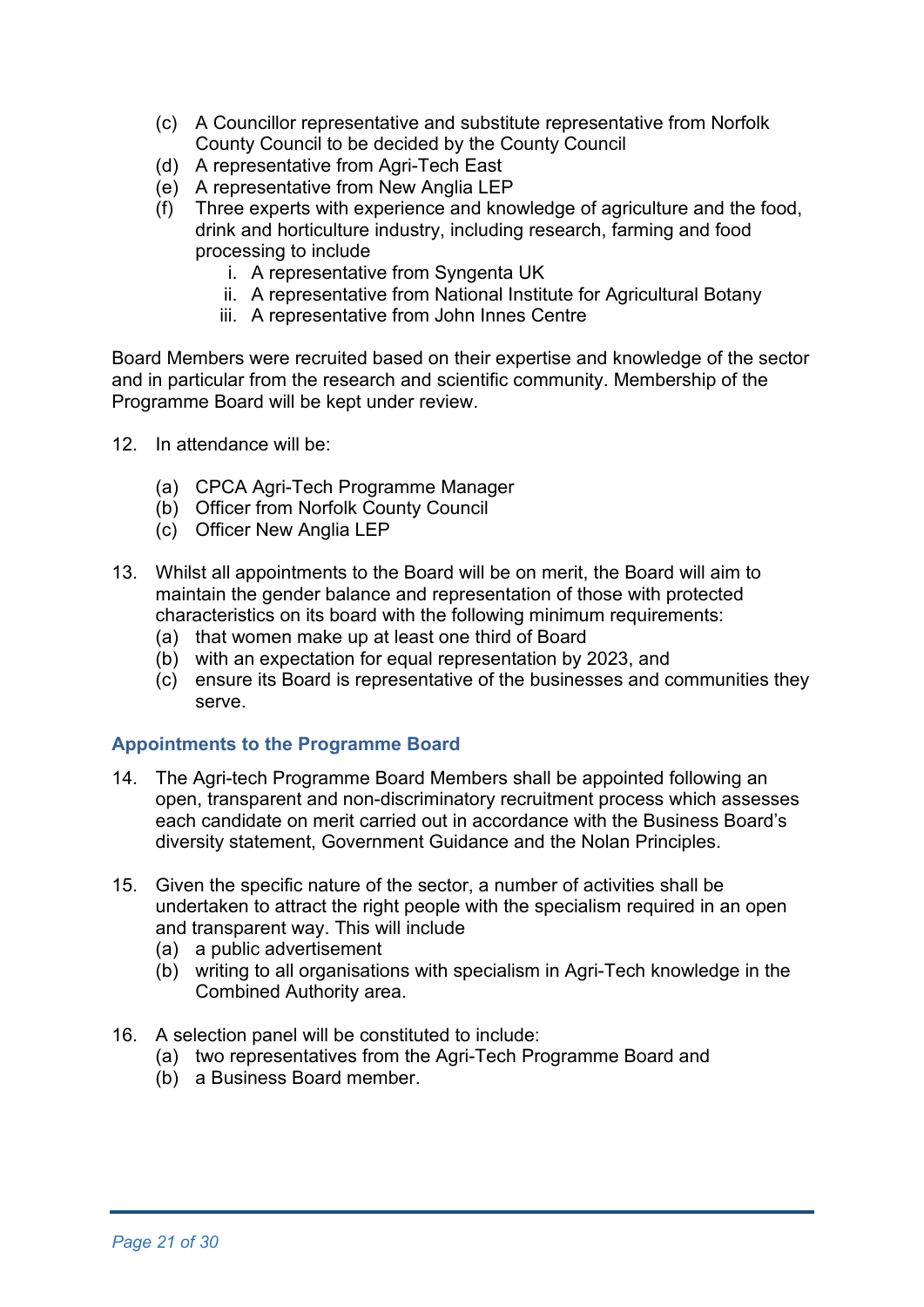- 17. The selection panel shall make recommendations to the Business Board which would make the final decision.
- 18. A quorum shall be four Programme Board members. The Programme Board shall meet at appropriate intervals, ideally monthly, provided a quorum is available and there are enough applications ready for the Programme Board to consider.
- 19. If a Programme Board member cannot attend a meeting, they can send written comments using the assessment sheets on an application(s) to the Programme Manager who will ensure they form part of the discussion and decision taken.
- 20. If the Chair is unable to attend a meeting, providing that the meeting is quorate, those Board Members attending the meeting can agree a substitute chair at the beginning of the meeting.
- 21. When a quorum is unavailable and project decisions cannot be held over until the next available meeting, a "Virtual Meeting" can be called. In these circumstances, the Programme Manger will provide Programme Board Members with access to the project papers and invite and co-ordinate comments. The Programme Manager will provide the Chair, with a summary of the comments received and a recommendation based on these comments. The Programme Manager will then provide Programme Board Members with written confirmation of the Board's decision whether to support or decline the application(s) in question.

#### **Conflicts of Interest**

- 22. Every Board member must sign and comply with the Business Board member code of conduct.
- 23. Once an application passes the assessment and is deemed ready for the Programme Board's consideration, the Programme Manager provides the applicant(s) with the names of all Programme Board Members, in writing, and asks each applicant to confirm if any Programme Board Member is conflicted. If so, those Programme Board Members do not have access to the relevant project papers.
- 24. Similarly, and in the event that the applicants have not recognised that a Board Member(s) is conflicted, a Programme Board Member must declare at each meeting if a conflict of interest arises, especially where an application is received from a competitor business or from a Programme Board Member's own organisation. In either of these circumstances, the Programme Board Member(s) will not be asked for their views about the application in question and must abstain from commenting on that particular application. It must be left to the other Programme Board Members to take the appropriate decision.

# **Confidentiality**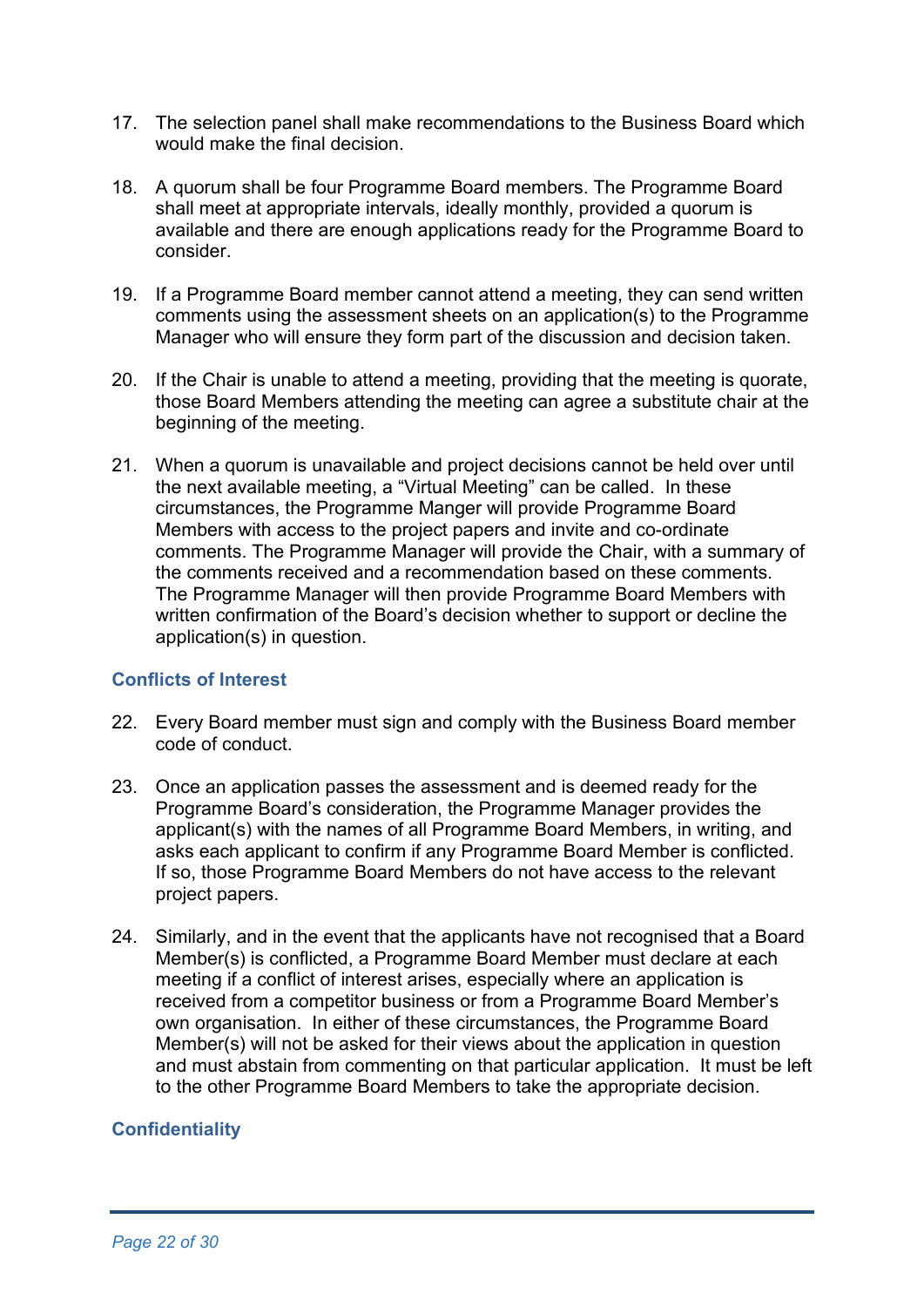25. All the information provided by the applicants will be treated in confidence and protected accordingly.

# **Equal Opportunities**

26. The Board should comply with the Business Board's diversity statement**.** The members of the Programme Board shall at all times take into consideration the principles of equal opportunity irrespective of age, gender, race, nationality, ethnic origin, sexual orientation or disability.

### **Procedure rules**

27. The procedure rules for the Business Board should apply to the Programme Board where applicable.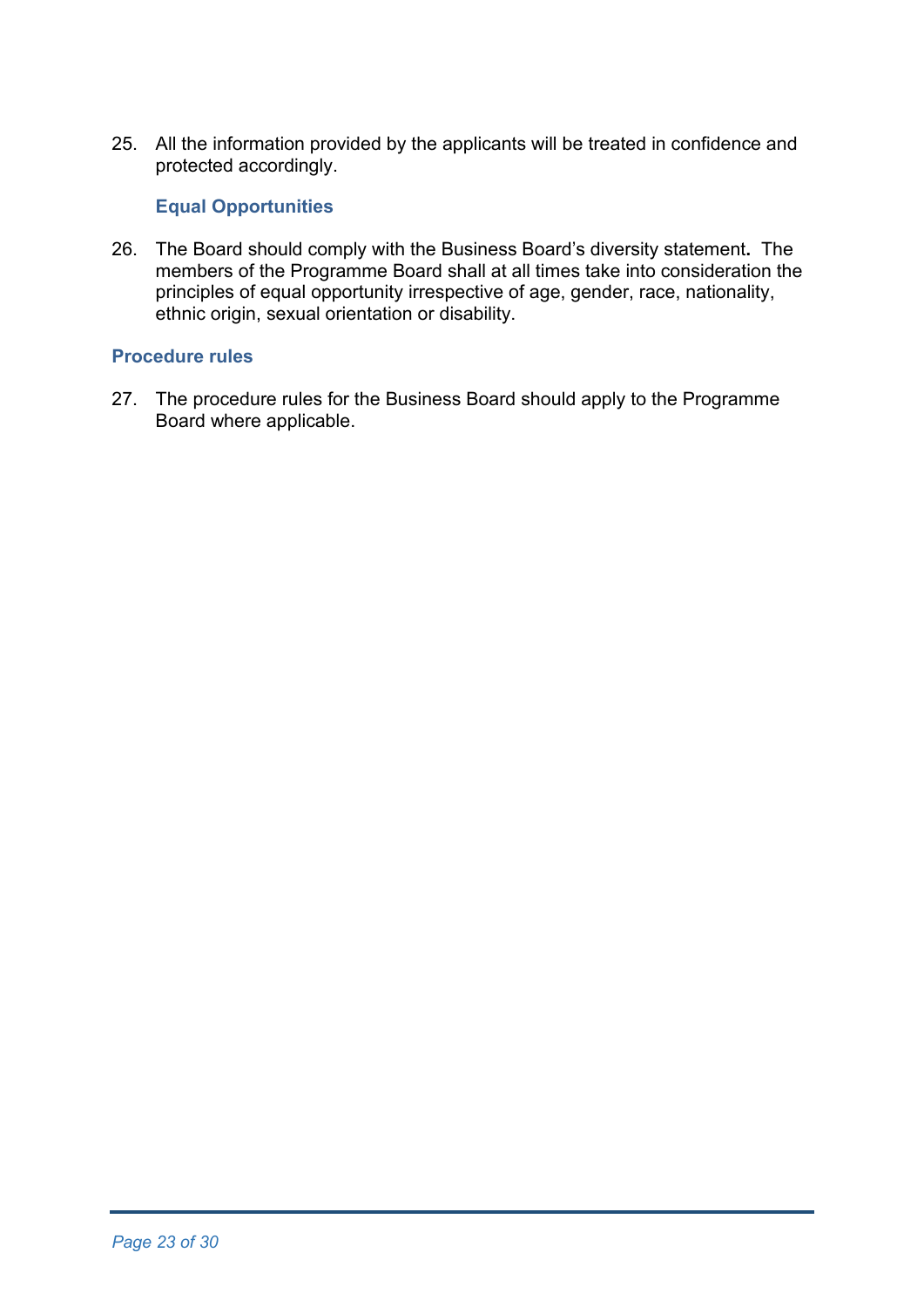#### **Local Growth Fund – Entrepreneur Assessment Panel**

#### **Terms of Reference**

#### **1. Purpose**

- 1.1. The Local Growth Fun Entrepreneur Assessment Panel (EAP) is a formally formed sub-committee of the Business Board with delegated authority to make recommendations for funding to the Combined Authority board, which makes the final decision as the Managing Authority of the Business Board (which has no legal status or standing).
- 1.2. The Entrepreneur Assessment Panel has responsibility to provide a business focused appraised assessment and a recommendation for funding (or not) to the Combined Authority Board via a presentation made by the applicants. Applicants will be invited to make presentations to the Entrepreneur Assessment Panel, only in the event that their written application has been recommended for funding by an independent evaluator as part of the formal appraisal process.
- 1.3. The Panel aims to ensure the projects have clearly defined rationale, strategic fit, and clearly defined, measurable outputs. A report based on the Panel evaluation will be included in the final recommendation reports presented to the Combined Authority Board, by the Chair of the Business Board for ratification.

#### **2. Roles & Responsibilities**

- 2.1. Members of the Entrepreneur Assessment Panel will be nominated and elected by the Business Board. Their responsibilities are to:
	- (a) Attend bid presentation meetings these will be presentations from projects totalling over £500k
	- (b) Produce feedback based on a pre-agreed evaluation matrix the matrix will be provided for each project and members will be required to complete the scoring inserting comments against each score.
	- (c) Contribute to a formal report produced by the Business Board for the Combined Authority Board for ratification.

#### **3. Meeting Arrangements**

- 3.1. Agenda and relevant papers will be produced and circulated five working days before the EAP meet.
- 3.2. A report will be produced based on the scoring matrix. This report will remain in draft form until agreed by the EAP chair.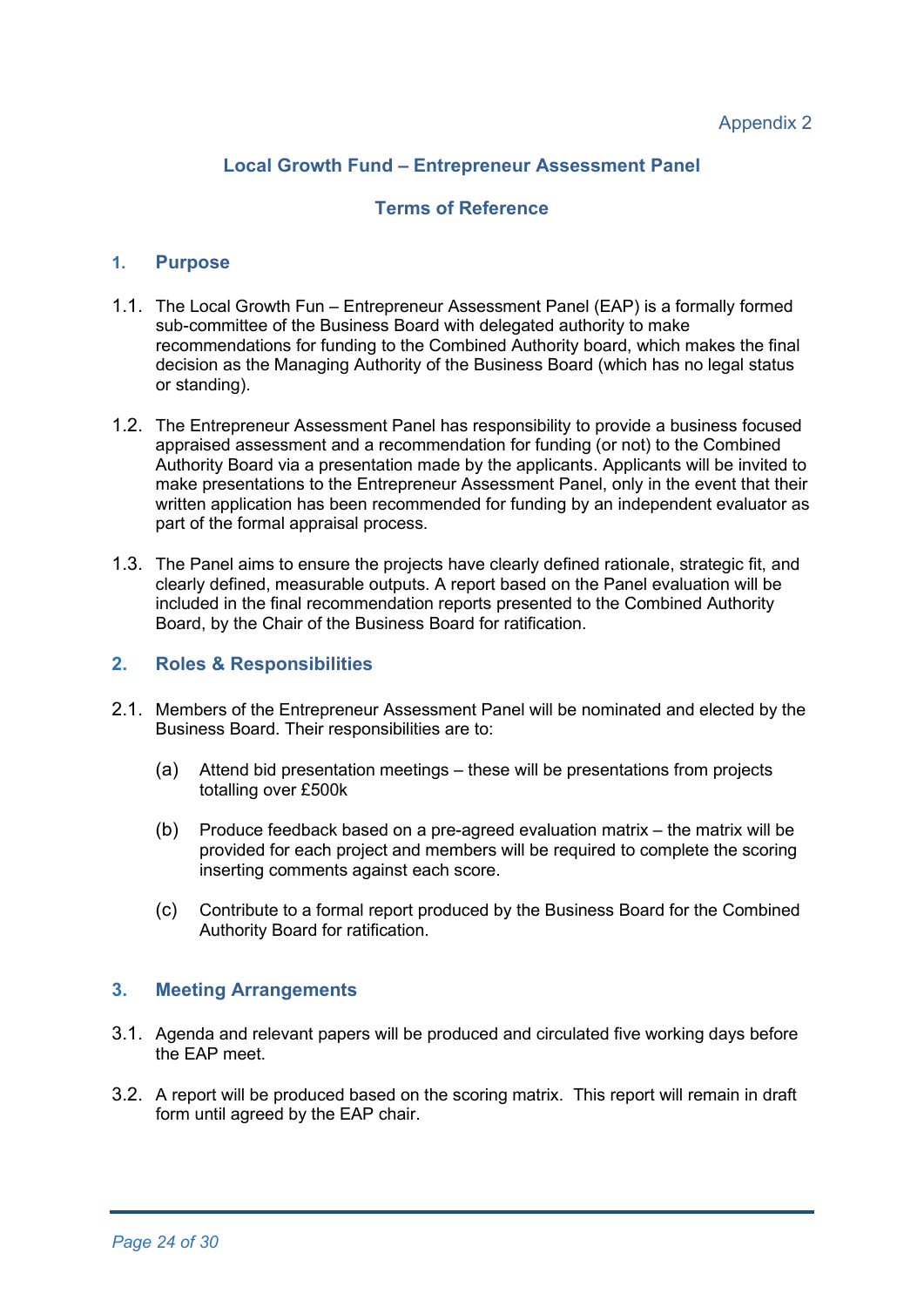3.3. The final report will be included in the Business Board papers for note and circulated to Business Board members on a bi-monthly basis.

#### **4. Frequency of Meetings**

4.1. The Entrepreneur Assessment Panel will meet as a minimum bi-monthly, the frequency may increase depending on the number of bids submitted in the current funding cycle.

### **5. Membership**

- 5.1. The members of the Entrepreneur Assessment Panel are:
	- (a) Mayor (Chair)
	- (b) Up to three other members of the Business Board
	- (c) Up to three further representatives of the business community
	- (d) Combined Authority officer advisor (none scoring rights)

#### **6. Declaration of Interest**

6.1. Declaration of Interest will be made in accordance with the Business Board's Conflict of Interest Policy.

### **7. Confidentiality**

7.1. All the information provided by the applicants will be treated in confidence and protected accordingly.

#### **8. Code of Conduct**

8.1. Every Entrepreneur Assessment Panel member must sign and comply with the Business Board member code of conduct.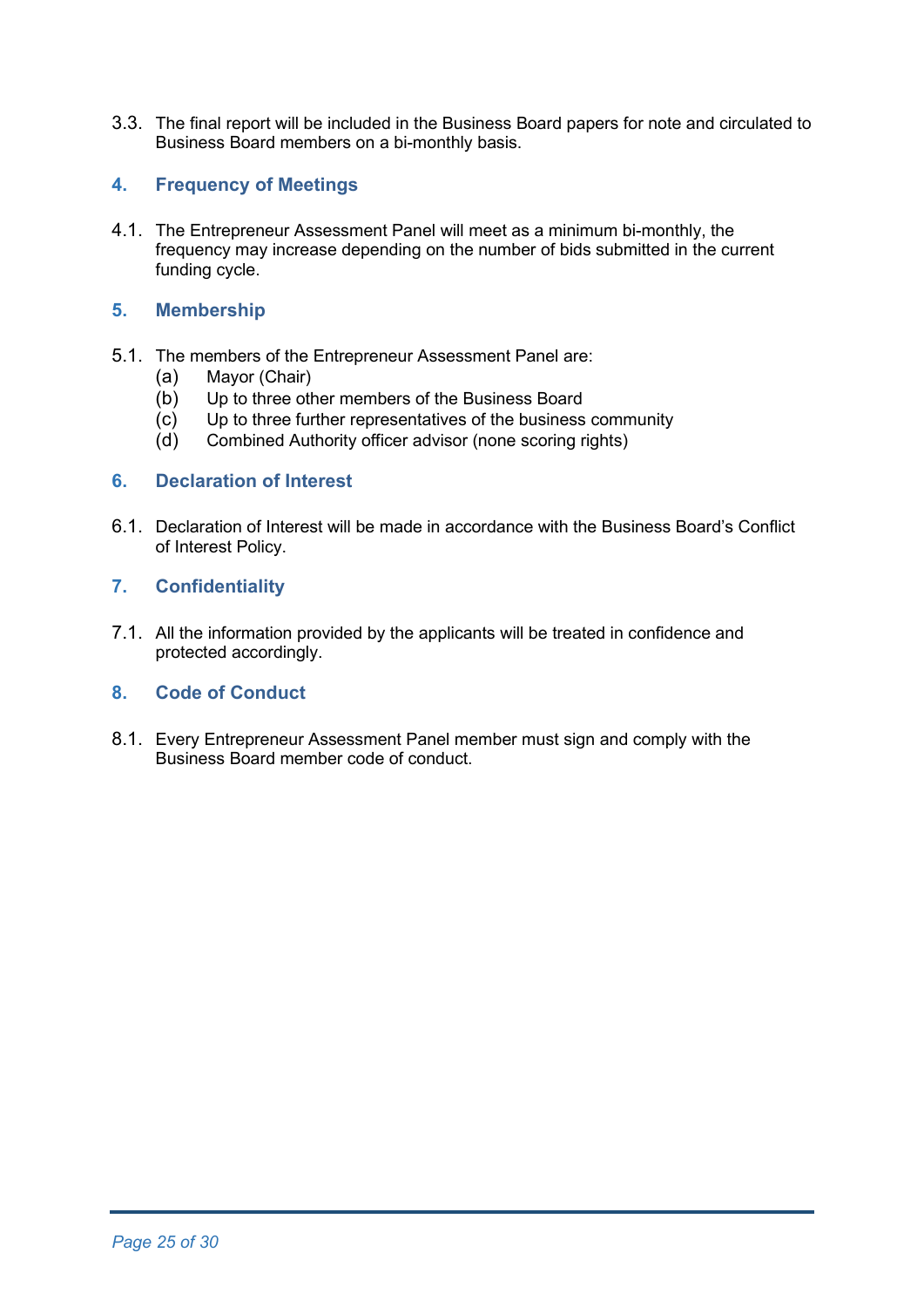# **9. Decisions of the Entrepreneur Assessment Panel**

- 9.1. Applications will have been independently appraised prior to being invited to present to the Entrepreneur Assessment Panel.
- 9.2. Only applications over £500k will be required to present to the Entrepreneur Assessment Panel.
- 9.3. Each member of the Entrepreneur Assessment Panel will be required to evaluate and score the bid.

#### **10. Appeals**

10.1.The decision made by the Entrepreneur Assessment Panel is final. There is no appeals process. If a complaint is raised it is dealt with through the CPCA complaints procedure.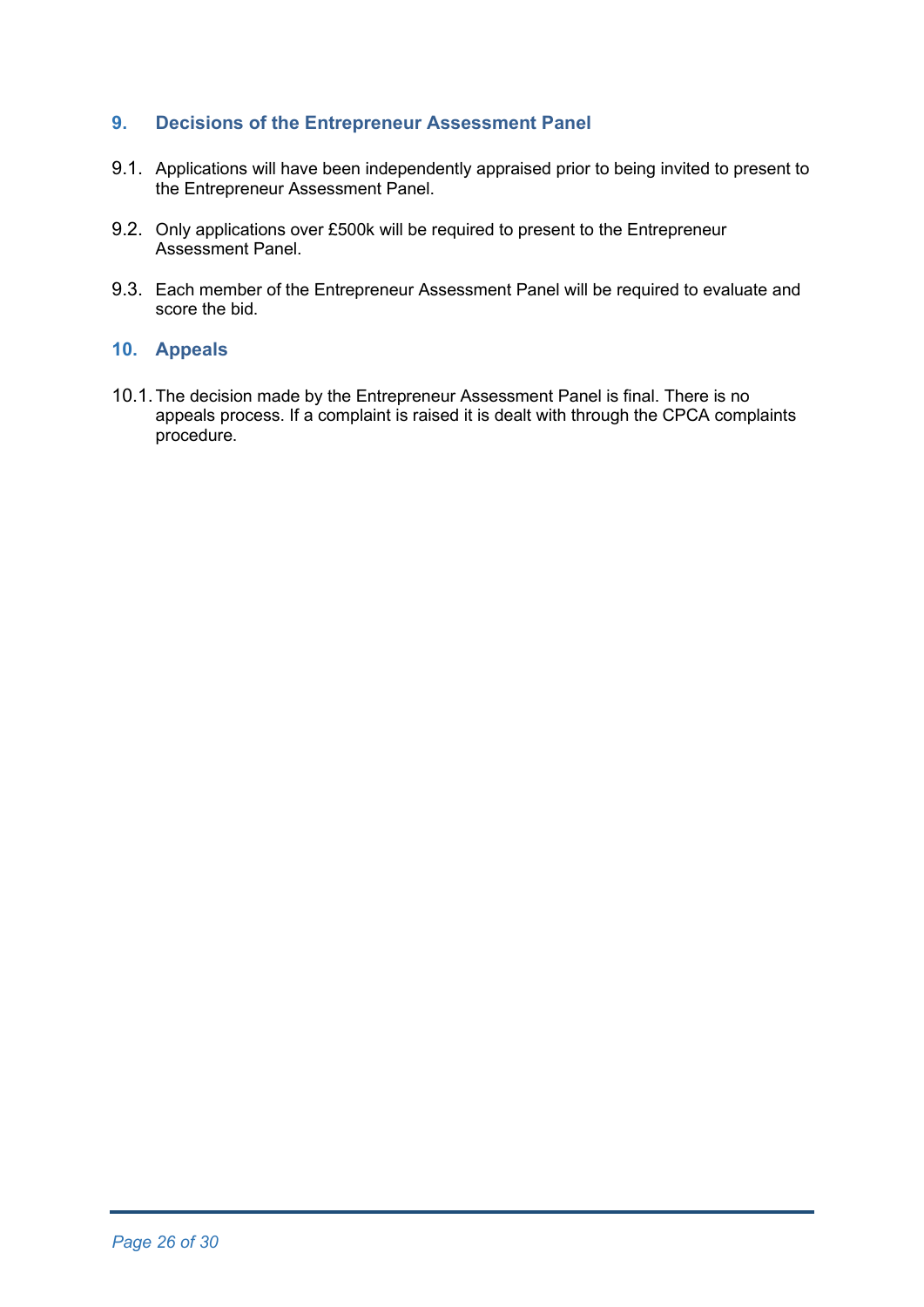# **Appendix 3**

### **Enterprise Zone Programme**

#### **Terms of Reference**

#### **1. Executive Summary**

1.1. Set out below is the governance arrangements between the Cambridgeshire & Peterborough Combined Authority and key stakeholders in relation to Enterprise Zone programme, for which the Business Board is responsible and the Cambridgeshire & Peterborough Combined Authority Board has overall accountability.

#### **2. Governance Structure**

- 2.1. The Business Board retains strategic oversight for the delivery of the Enterprise Zone Programme and will report to the Combined Authority Board as accountable body.
- 2.2. Overseeing Enterprise Zone delivery and management is delegated to Enterprise Zone Programme Board (Alconbury Weald) and Enterprise Zone Project Boards (Cambridge Compass).
- 2.3. The following diagram sets out how the Enterprise Zone Programme Boards align within the CPCA governance structure:

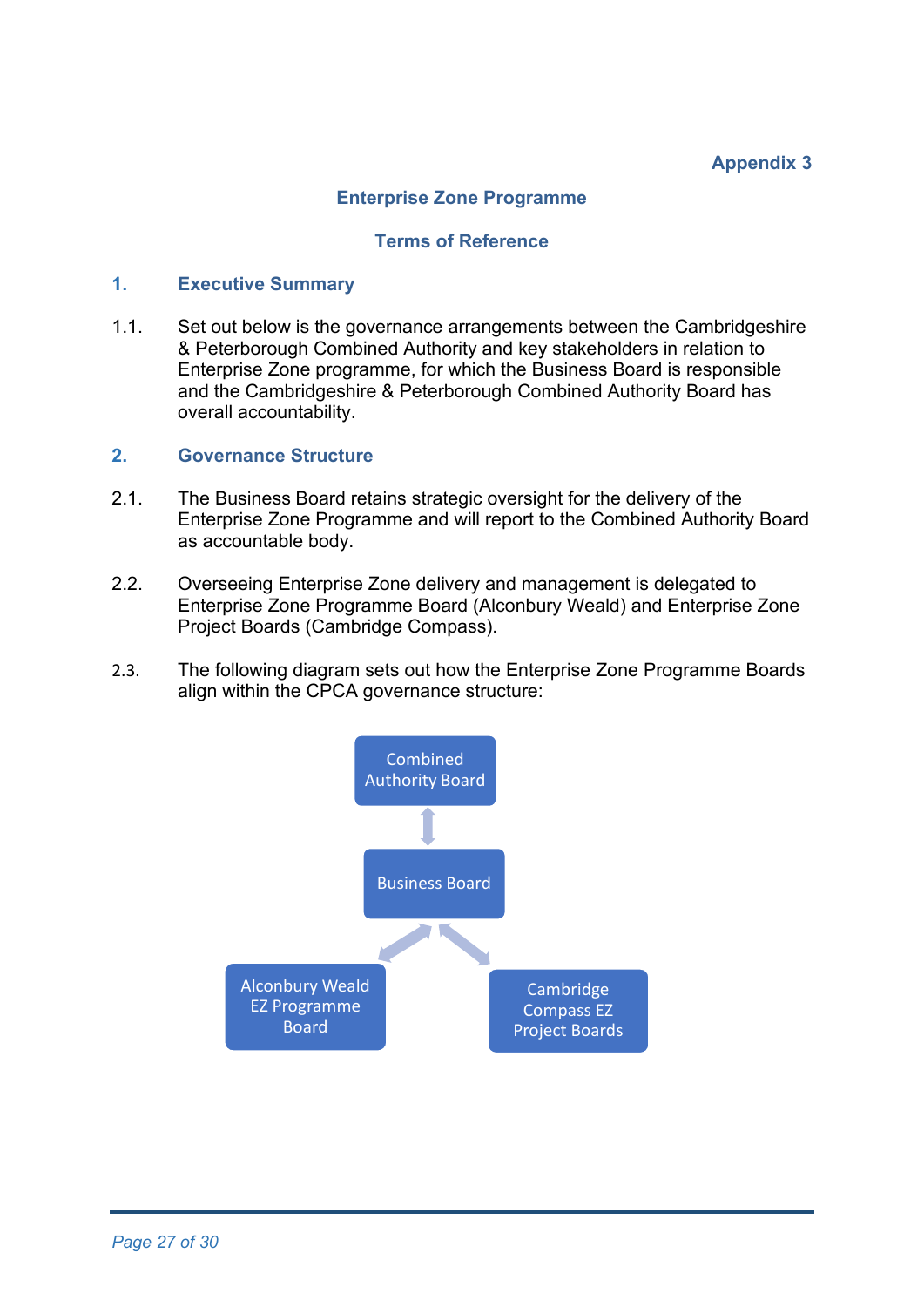### **3. Alconbury Weald Enterprise Zone Programme Board**

### **Purpose**

- 3.1. To co-ordinate the delivery of development, regeneration and management of the Enterprise Zone, focusing largely on operational matters and is responsible for co-ordinating proposed project activity from the agreed Enterprise Zone Investment & Delivery Plan for Alconbury Weald Enterprise Zone.
- 3.2. Decisions on the use of the 'Enterprise Zone and Infrastructure Fund' monies as set out at 6.1.3 of the Cambridgeshire and Peterborough Combined Authority (CPCA)/Huntingdon District Council (HDC) Alconbury Weald Enterprise Zone Memorandum of Understanding (MOU) will be decided solely by the CPCA and HDC and can only be approved by joint agreement.

#### **Constitution and Membership**

3.3. The Board will be made up of an elected member of both HDC and CPCA and an appropriate senior officer of each. The Chair should be elected by Board member and alternate on a 3-year cycle between the parties. The group may include, by invitation, representatives from local Government (BEIS), Cambridgeshire County Council the developer/land owner. Membership of the Alconbury Weald Enterprise Zone Programme Board will be published on the Business Board website.

#### **Accountability**

3.4. The Alconbury Weald Enterprise Zone Programme Board is responsible for reporting to both the Business Board and CPCA Board as accountable body.

### **Terms of Reference**

- 3.5. The Alconbury Weald Enterprise Zone Programme Board will:
	- (a) Develop and maintain the Alconbury Weald Enterprise Zone Investment & Delivery Plan on behalf of the Business Board;
	- (b) Update financial reports to set-out Enterprise Zone-related business rate retention, income streams and cost commitments;
	- (c) Provide quarterly output figures to inform monitoring obligations back to Government;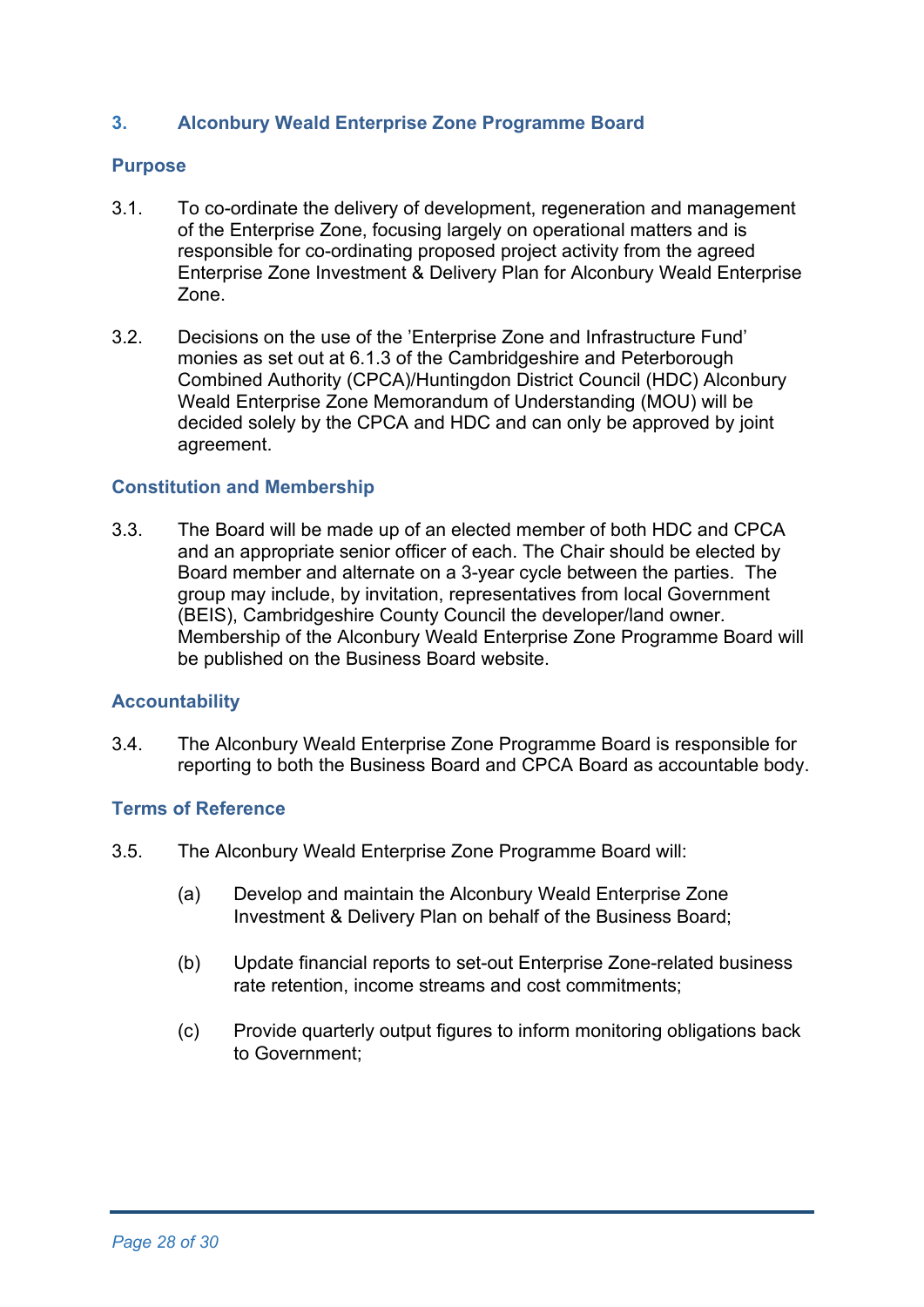- (d) Agree on managing the identity and communication of activity taking place on the Enterprise Zone in supporting the overarching programme branding;
- (e) Maximise the benefits of the Enterprise Zone and to identify potential sources of funding to support site delivery and occupancy; and
- (f) Prepare site updates and briefing documents for the Business Board; and
- (g) Escalate and report on any high-level risks and conflicts to the Business Board that cannot be resolved at the Enterprise Zone Programme Board level.

# **Meetings**

3.6. The Alconbury Weald Enterprise Zone Programme Board will meet on a quarterly cycle or at such other intervals as the Board may agree. The Chair of the Alconbury Weald Enterprise Zone Programme Board may decide to cancel meetings or call additional meetings as required.

# **4. Cambridge Compass Enterprise Zone Project Board**

#### **Purpose**

4.1. Project Boards are individual officer-level working groups representing each site and responsible for overseeing delivering the Enterprise Zone and to coordinate the delivery of developments, regeneration and management of the Enterprise Zone. The Boards will focus largely on operational matters and report to the Business Board.

#### **Constitution and Membership**

4.2. The Cambridge Compass Enterprise Zone Project Boards will comprise of CPCA and Local Authority officers and, in an advisory capacity, representatives from the developer or landowner/agent. The group may include, by invitation, representatives from local Government (BEIS), Cambridgeshire County Council the developer/land owner. Membership of each Cambridge Compass Enterprise Zone Project Boards will be published on the Business Board website.

#### **Terms of Reference**

- 4.3. The Cambridge Compass Enterprise Zone Project Boards will:
	- (a) Develop and maintain Enterprise Zone Investment & Delivery Plan on behalf of the Business Board;